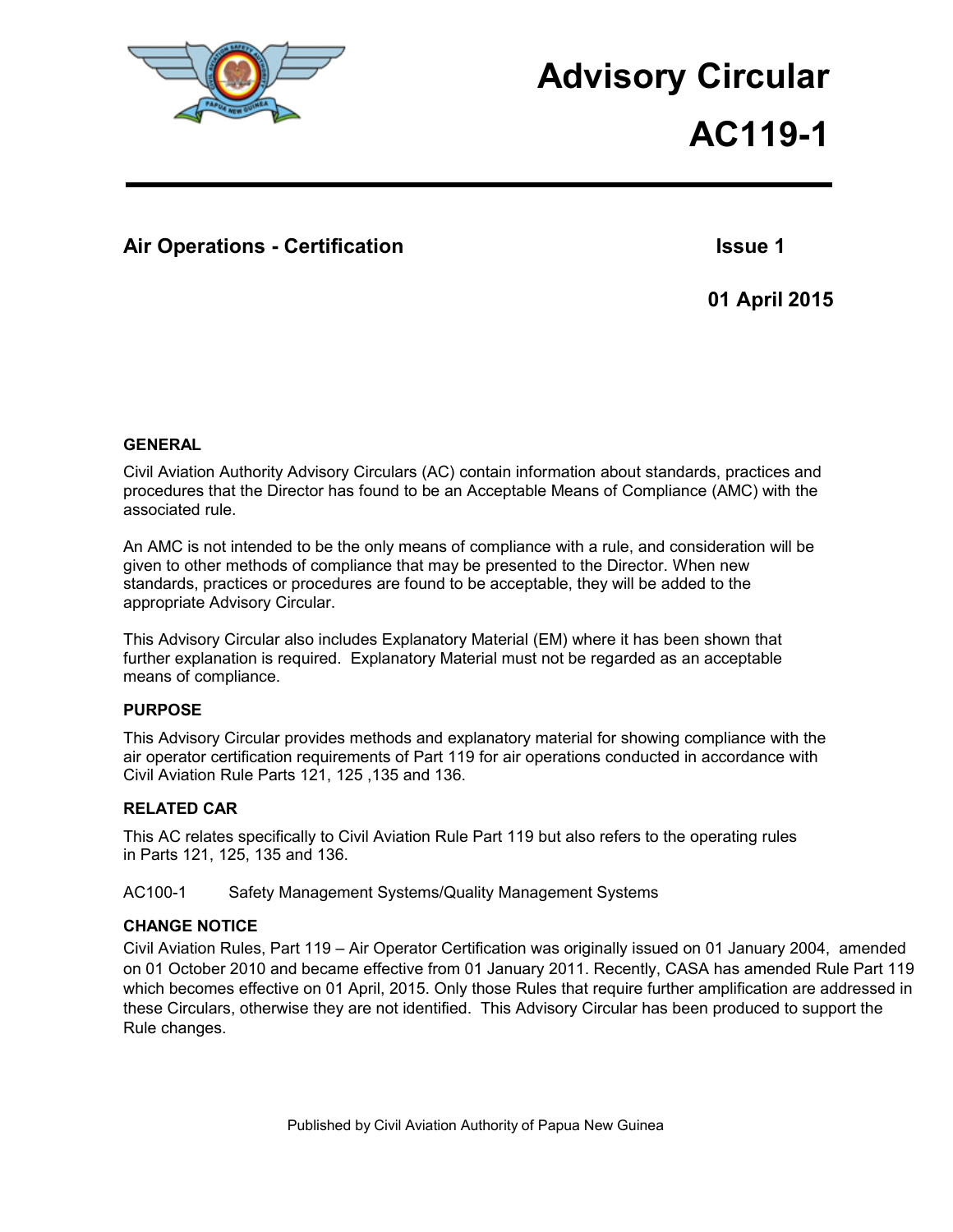# **Table of Contents**

| <b>Subpart A - General</b> |                                                               | 3  |
|----------------------------|---------------------------------------------------------------|----|
| EM 119.1                   |                                                               |    |
| EM 119.3                   |                                                               |    |
| EM 119.5                   |                                                               |    |
| EM 119.7                   |                                                               |    |
| EM119.9                    |                                                               |    |
| EM 119.11                  |                                                               |    |
| EM 119.13                  |                                                               |    |
| EM 119.15                  |                                                               |    |
| EM 119.17                  |                                                               |    |
| EM 119.19                  |                                                               |    |
|                            | <b>Subpart B</b> -Certification Requirements                  | 6  |
| General                    |                                                               |    |
|                            |                                                               |    |
| EM 119.51                  |                                                               |    |
|                            |                                                               |    |
| EM 119.53                  |                                                               |    |
| EM 119.55                  |                                                               |    |
| EM 119.57                  |                                                               |    |
| EM 119.59                  |                                                               |    |
| EM 119.61                  |                                                               |    |
| EM 119.63                  |                                                               |    |
| EM 119.65                  |                                                               |    |
| EM 119.67                  |                                                               |    |
| EM 119.69                  |                                                               |    |
| EM 119.71                  |                                                               |    |
| AMC 119.73                 |                                                               |    |
| EM 119.73                  |                                                               |    |
| EM 119.75                  |                                                               |    |
|                            | <b>Subpart D - Operating Requirements</b>                     | 20 |
| EM 119.101                 |                                                               |    |
| EM 119.103                 |                                                               |    |
| EM 119.105                 | Charter and leasing of Papua New Guinea registered aircraft20 |    |
| EM 119.107                 |                                                               |    |
| EM 119.111                 |                                                               |    |
| EM 119.113                 |                                                               |    |
| EM 119.115                 |                                                               |    |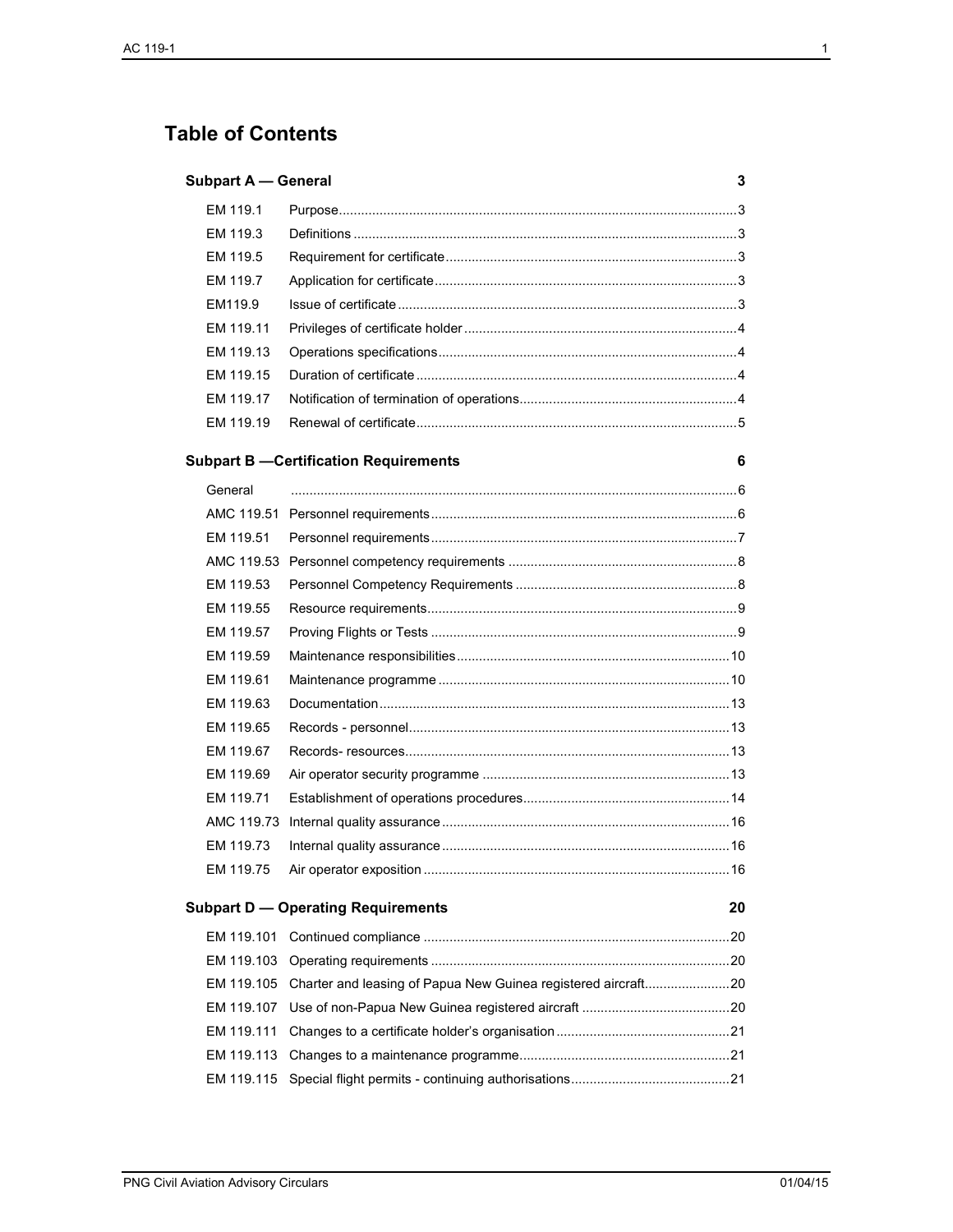| <b>Appendix A - Senior Person Qualifications</b>       | 22 |  |
|--------------------------------------------------------|----|--|
| Appendix B— Subcontracting – General                   |    |  |
|                                                        |    |  |
|                                                        |    |  |
| Procedures                                             |    |  |
| Appendix C— Subcontracting Maintenance                 | 27 |  |
|                                                        |    |  |
|                                                        |    |  |
|                                                        |    |  |
|                                                        |    |  |
|                                                        |    |  |
| Appendix D- Electronic Records and Documentation<br>30 |    |  |
| .30                                                    |    |  |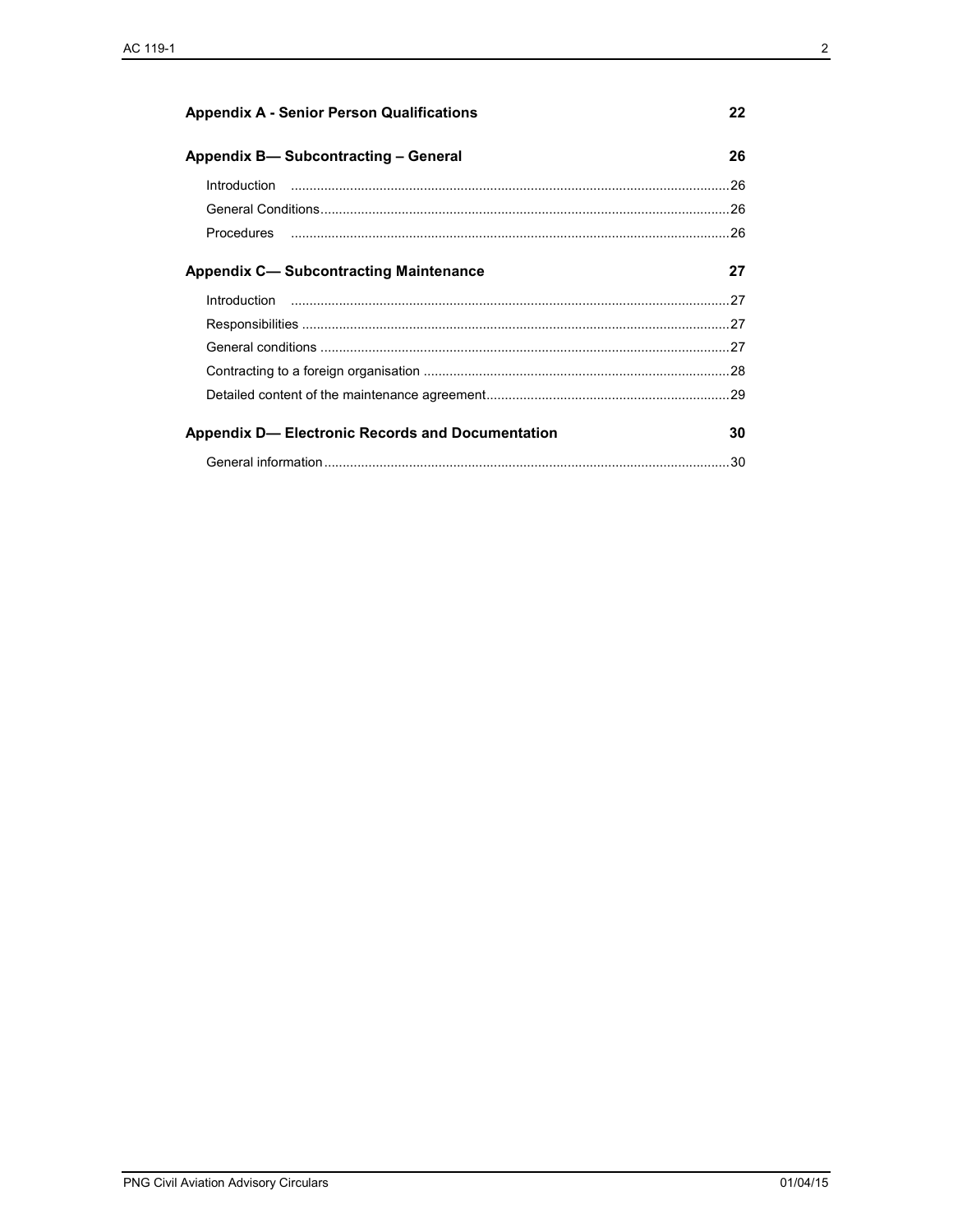#### *Note:*

*Where the rule is self-explanatory no information is given and a statement to this effect is made.* 

# **Subpart A — General**

# **EM 119.1 Purpose**

Air operations are conducted under the authority of an Air Operator Certificate issued under Part 119, that authorises operations under Part 121, Part 125, Part 135 and Part 136. To conduct such operations the applicant must be domiciled in Papua New Guinea.

Domiciled means that the organisation will have permanent residence within Papua New Guinea, is registered in Papua New Guinea and the principal base of operations is in Papua New Guinea.

Air operations are defined as the carriage of passengers, mail or cargo by air for hire or reward.

# **EM 119.3 Definitions**

This rule is self-explanatory and the definitions contained in Part 1 should also be consulted.

# **EM 119.5 Requirement for certificate**

This rule is self-explanatory.

# **EM 119.7 Application for certificate**

The application form CAA119/01 must be completed in full and must identify the full extent of the intended operation including any training and competency checks to be conducted under the certificate. This information will be used in determining the scope of the operation and the assessment and preparation of the limitations contained in the operations specifications.

The applicant is required to submit the application as described in Rule 119.7, not less than 90 days before the date of the intended operation. For operators that apply without giving the required 90 days notice the CAA cannot offer any confirmation that the operation will be certificated in time to meet the operator's deadline.

Operators should plan their certification programme in advance and early consultation with the CAA will ensure all issues are dealt with well before the planned start-up date. Having said this, the time involved for certification is dependent on the quality and completeness of the application and exposition.

# **EM119.9 Issue of certificate**

Air Operator Certificates are issued in accordance with Section 49 of the Civil Aviation Act 2000. The Director has certain obligations when issuing certificates. These include:

- a fit and proper person test on the nominated senior persons in the organisation; and
- ensuring the applicant meets the applicable requirements of Subpart B of this Part; and
- being satisfied that the exposition includes procedures detailing the organisation's methods of compliance with the relevant rule Parts; and
- being satisfied that granting the certificate is not contrary to the interests of aviation safety.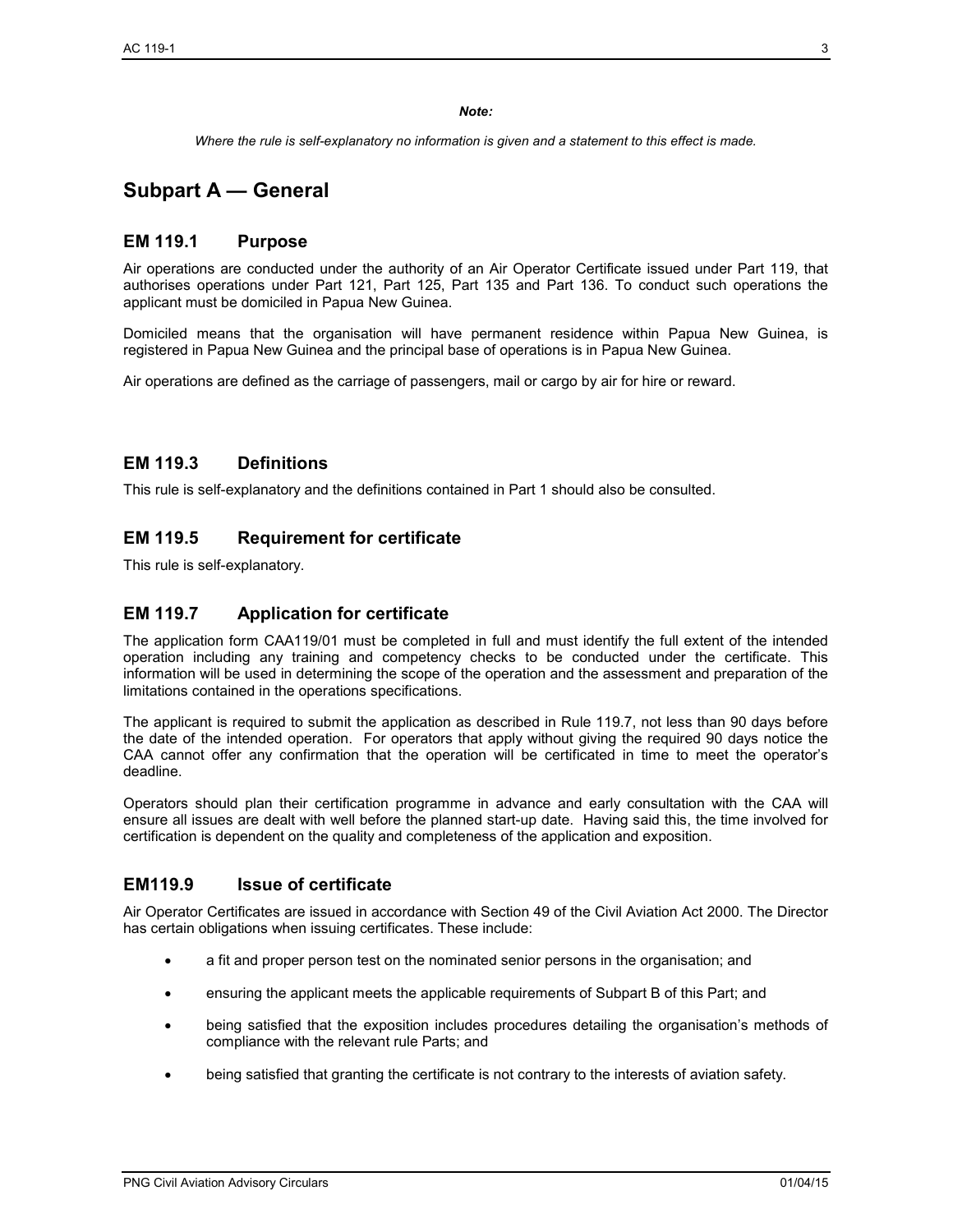# **EM 119.11 Privileges of certificate holder**

When an AOC is issued it will list the privileges that the certificate holder is permitted to perform. In addition to the listing on the certificate, the supporting operations specifications amplify those privileges.

# **EM 119.13 Operations specifications**

The operations specifications form part of the certificate and are issued with the AOC. The Director may amend the operations specifications at any time as the operator changes and develops their operation. The operation specifications are automatically generated by the CAA database at the time of producing the certificate and are based on the data taken from the CAA 119/01 application form. It is therefore important that the applicant ensures that the scope of the intended operation is clearly identified on this form.

The operations specifications will not list in detail the operations to be conducted, only the types of operation. The complexity of the information that must be addressed depends on the complexity of the planned operation. Where the operation is limited to specific kinds of air operation the limitations section may read something similar to the following—

- for 135 operations photography, line inspection, or helicopter air operations
- for 121 operations charter flights, cargo operations or scheduled passenger
- IFR or VFR.

The contents of the operations specifications will be assessed for each applicant and may not need to contain specific information to satisfy the requirements of subparagraph 119.13(b)(7).

It should be noted that any authorisation of SEIFR passenger operations under Part 125 on the operations specifications might be granted for a period less than the period specified on the Part 119 certificate. Annotating "SEIFR" against individual aeroplanes in the operations specification signifies the SEIFR capability.

Where an applicant has been granted specific exemptions against the rules, these will also be listed on the operations specifications. General exemptions will not be printed on the operations specifications.

# **EM 119.15 Duration of certificate**

#### *New Applicant*

The initial issue of a certificate will normally be for a period of six months to enable the operator to demonstrate compliance with their exposition and Part 119. Prior to the expiry of the certificate the CAA will conduct a compliance inspection of the operator and, if satisfactory, a longer duration certificate, usually one year, will be issued.

Subsequent renewals will depend on the results of ongoing audits of the operator and if these results are favourable, the certificate period may further be issued for up to five years. The operator will be subject to a reassessment of the exposition for compliance with the Rules at least every five years.

It should be noted that this rule also addresses circumstances when the certificate holder must surrender the certificate to the Director.

# **EM 119.17 Notification of termination of operations**

This rule is self-explanatory.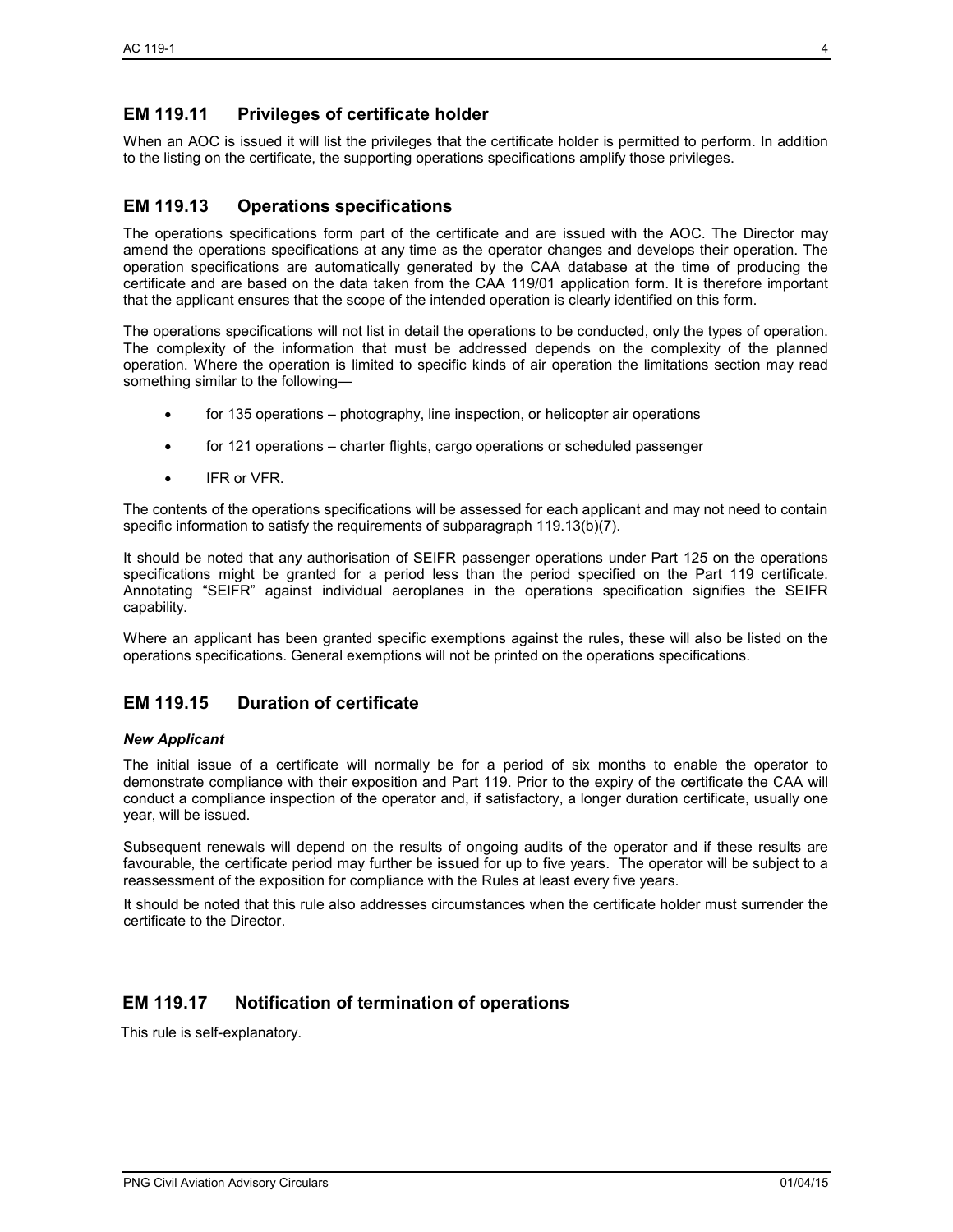# **EM 119.19 Renewal of certificate**

The rule specifies a period of 60 days before the certificate expires for application for renewal. The certificate holder should make provision for this in the exposition.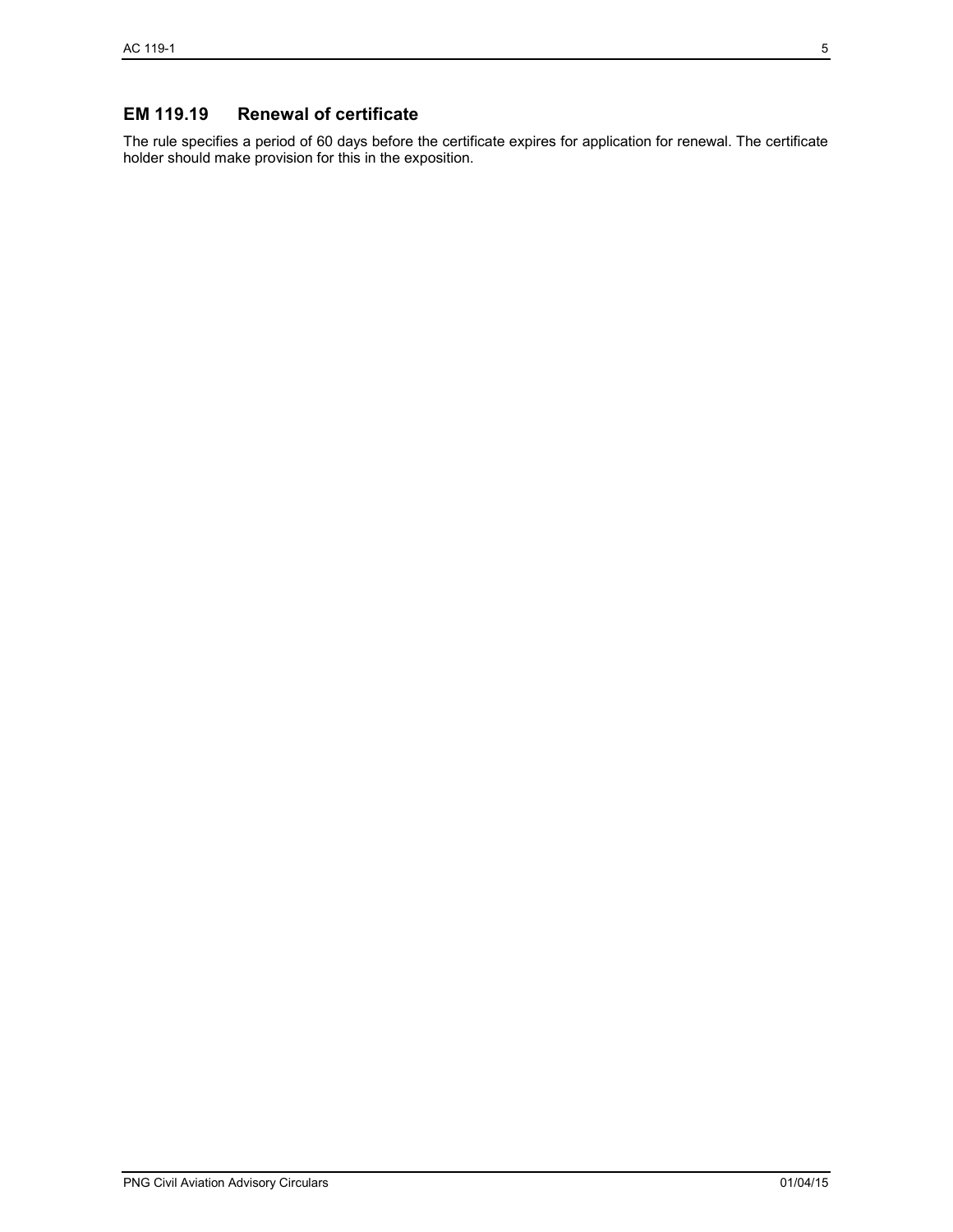# **Subpart B —Certification Requirements**

## **General**

This Subpart covers the certification of operators for operations under Parts 121, 125,135 or 136. The CAA will issue an Air Operator Certificate under Part 119 to conduct air operations under Parts 121,125,135 or 136 as appropriate to the scope of the operator's intended activity.

An operator and the CAA working in harmony towards a common aim can achieve the safe conduct of air operations. Functions of the two bodies are different, well defined, but complementary. In essence the operator complies with the standards set through putting in place a sound and competent management structure. The CAA working within a framework of law (statute) applies the entry standards applicable to the operator and monitors the operator's compliance with those standards as detailed in the exposition.

Rule 119.51 makes provision for the applicant for the grant of an Air Operator Certificate to employ, contract or otherwise engage any or all the nominated senior persons required under this rule. The CAA is aware that the functions required of senior nominated persons, in many cases, will not make it appropriate to employ a person on a full time basis but may require the expertise of a person on a more casual basis. This rule makes provision for engagement of personnel on an as needed basis. In the terms of this rule *employ, contract and otherwise engage* all have the meaning to commit by prior arrangement, to provide services and expertise for an agreed period.

# **AMC 119.51 Personnel requirements**

#### *119.51(a)*

An operator must identify their Chief Executive and other key personnel whose required qualifications are specified in Appendix A.

The applicant's nominated senior persons must be employed, contracted or otherwise engaged to work sufficient hours such that the individual can fulfil the management functions associated with the size and scope of the operator's business.

#### *119.51(a)(1),(2) & (3)*

The rule identifies what are considered the safety critical members of an organisation who will exercise an appropriate level of control, direction, and responsibility, to ensure the continued effectiveness of the operation. Further, the applicant must have in their exposition an organisation chart showing the lines of responsibility extending from the CEO through to each location where operational staff are located.

An applicant may utilise any organisational structure as part of their overall business structure provided the applicant can satisfy the Director as to the effectiveness of the reporting lines and control required to be exercised. Applicants should note that approval of alternative organisation structures is not automatic.

#### *119.51(b)(2)*

Appendix A to this AC prescribes the minimum experience and qualifications of persons nominated for senior positions. Within this appendix there are areas where the Director can make assessment of equivalent standards.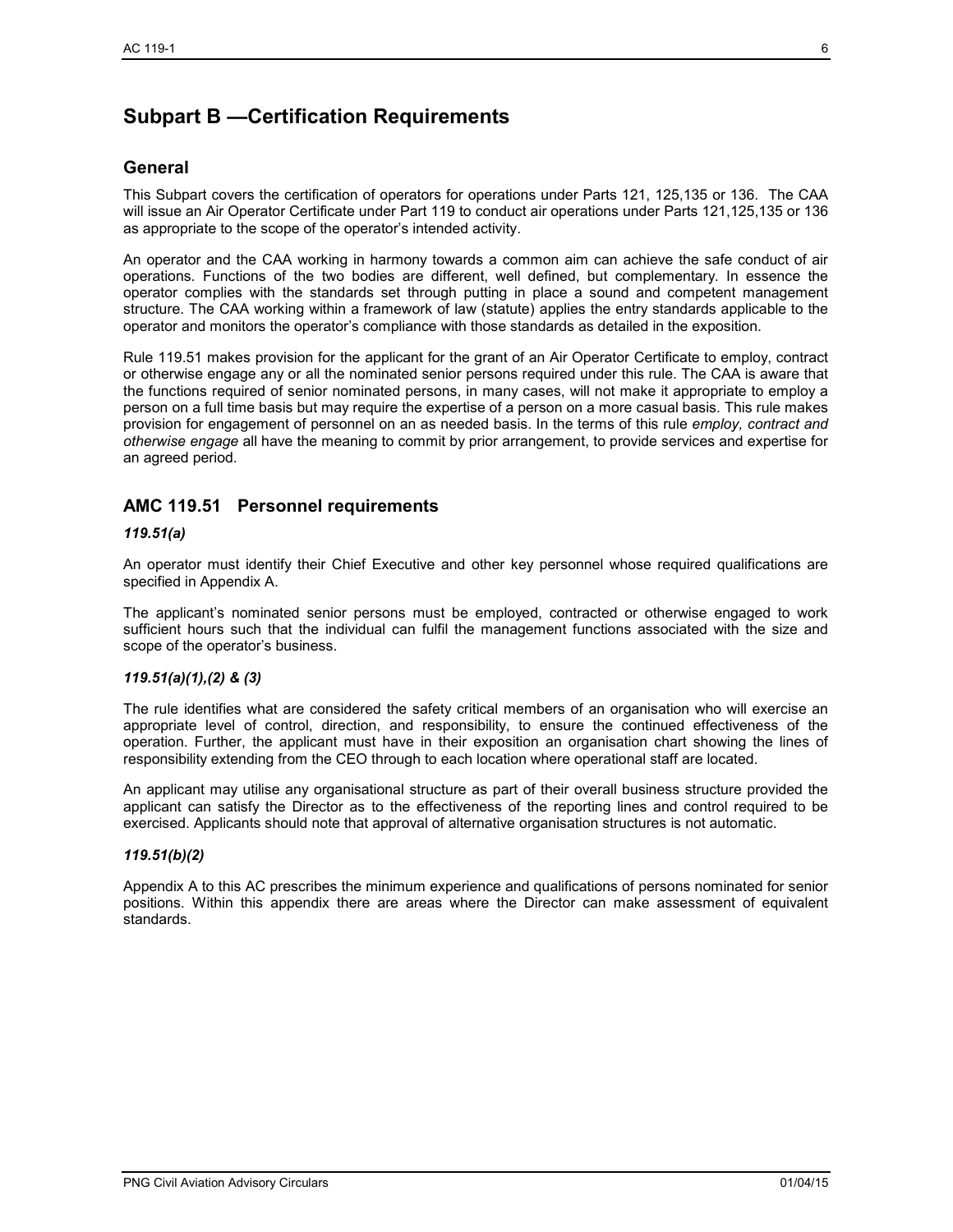# **EM 119.51 Personnel requirements**

#### *119.51(a)(1)*

The intent of the rule regarding the responsibility and authority of the Chief Executive is to ensure that:–

- the aviation activities carried out by the organisation can be financed
- those activities are carried out in accordance with Part 119
- the organisation complies with the requirements of Part 119.

It is clear that this person needs to have the authority to ensure the activities of the operation can be financed. A suggested method of demonstrating this could be by presenting an annual business forecast, or have as a part of compliance with rule 119.75(a)(3), the authority to finance the operation clearly defined as part of the Chief Executive responsibilities.

The Chief Executive must assure that the exposition complies with the rules. The exposition amendment procedures should cover this.

The Chief Executive must also be assured that the operation is conducted in compliance with the exposition. Ensuring compliance with the exposition is the responsibility of the senior persons under rule 119.51(a)(2) and the assurance that the Chief Executive requires could be shown through the medium of the internal audit reports or inspections.

This person will need to demonstrate during initial application and at any other time, that they have the knowledge to control the organisation.

#### *119.51(b)*

For the airline air operator separate people are considered necessary for each of the roles listed in the rule. However, this is clearly not appropriate to a small 135 or 136 air operator and 119.51(c) allows the Director some discretion if the size and scope of the operator's organisation indicates that combining of some responsibilities is acceptable. An applicant requesting this discretion should consult with the CAA during the initial meetings.

Where positions are combined the operator will be required to provide evidence to demonstrate the person has sufficient time and resources to be reasonably expected to fulfil the responsibilities for the positions, considering the size and scope of the operator's business.

Some functions should not be combined as they conflict with responsibilities assigned to the intended positions, for example, the functions of Chief Executive and Quality Assurance or the functions of Air Operations and Quality & Safety Manager in regard to flight operations.

#### *119.51(d)*

This clause permits a senior person, responsible for a function identified in 119.51(b)(1), to delegate that function to other staff member/s. However the rule is also very clear that the responsibility for the function still remains with the nominated senior person and that the planned delegation must be acceptable to the Director.

However, where these functions are combined it would only be acceptable to the Director provided the person responsible for the function does not personally carry out any internal audit of that function.

#### *119.51(e)*

At the time of application the applicant must consider how they will deal with transfer of the senior person functions, to other suitable and qualified persons during periods of absence. Although the rule does not make provision for or have any requirement for the situation where a senior person may be absent for a prolonged period of time, or vacates the position it is advisable to provide for this in advance. Consideration should also be given to a situation where a senior person has been incapacitated. This would in effect cause the position to be vacant for the period of incapacitation and would require a substitute person to meet the requirements of this Part. In the event that the responsibilities and functions are transferred to another person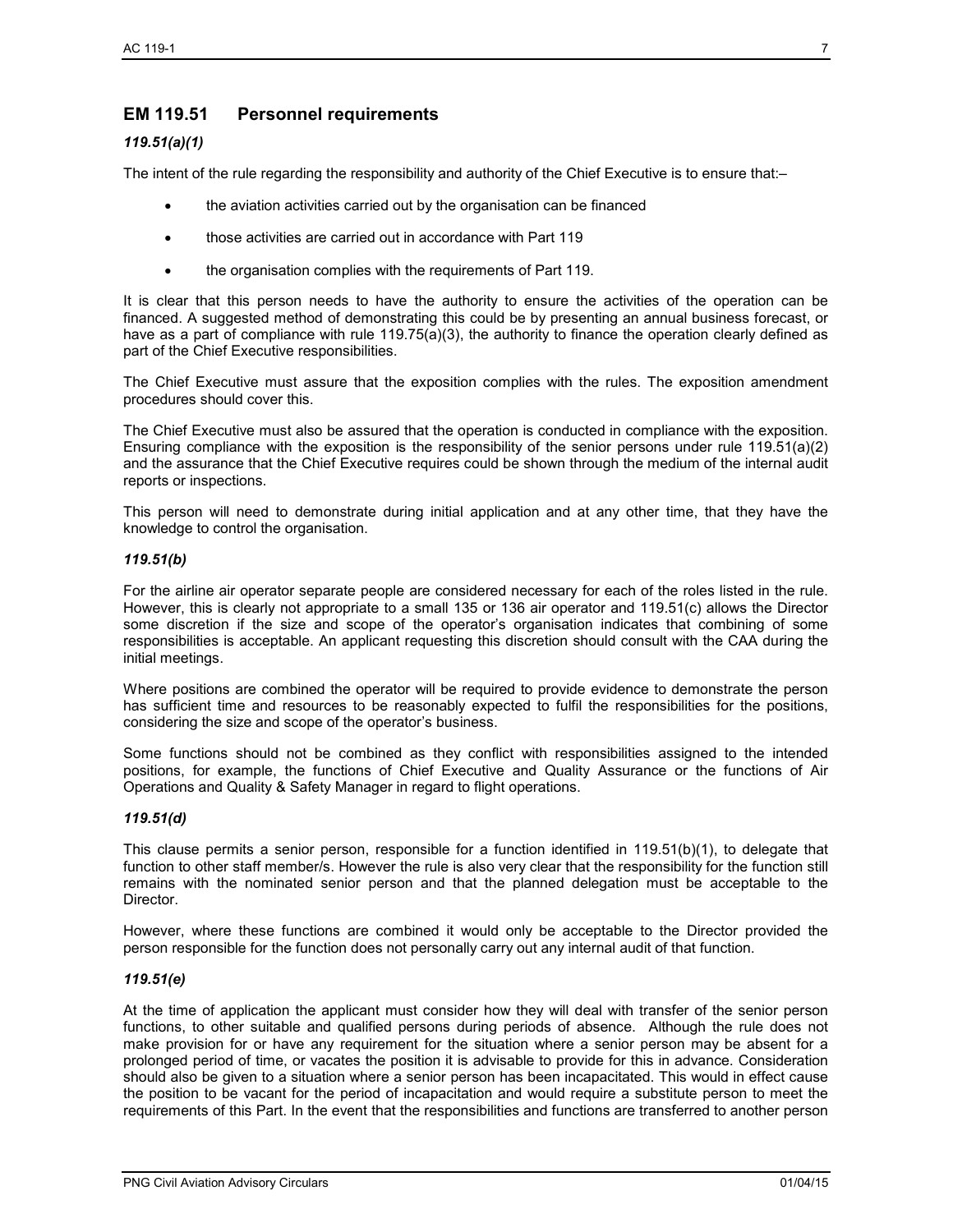they would also be required to be fit and proper, and meet the experience and qualifications set out in Appendix A.

In the event an air operator chooses not to provide for the situation where a senior nominated person vacates a position, it should be remembered that the Director has to be notified of such a situation and the operator will also be called to provide details of the contingency arrangements to be implemented pending a permanent solution being achieved.

It should be noted that where a change of senior person is proposed, rule 119.111(b) requires the prior notification of the change and acceptance by the Director.

In accepting such contingency arrangements, the Director may impose limitations or conditions of a temporary nature for the period of the contingency as provided for in Part 119.111(c). The conditions or limitations imposed by the Director in all cases will be clearly stated to the operator in writing, and could be as simple as providing a time frame for events to take place or a total suspension of operations.

# **AMC 119.53 Personnel competency requirements**

The rule requires the applicant to establish procedures in their exposition to initially assess and maintain the competence of personnel authorised by the operator to plan, perform, supervise, inspect or certify the air operations listed in the operator's exposition.

With regard to personnel who are required to "plan", this means the high level planning of the operation and would encompass the development of new routes, procedures, equipment requirements, staffing levels etc.

With regard to personnel who are required to "perform", this means any person who is required to accomplish or complete any function relating to an air operation. This could encompass management of the training programme, competency checking, quality assurance, management system or flight administration. It will also cover the flight crew competency that is specified in the operational rules.

With regard to personnel who are required to "supervise", this means any person who is required to oversee or be in charge of any part of the air operation and includes those persons nominated as senior persons.

With regard to personnel who are required to "inspect", this means any person who is required to examine or investigate any part of the air operation and includes those persons nominated as senior persons.

With regard to personnel who are required to "certify", this means any person who is required to make a formal statement or attest to any function or part of the air operation including maintenance and could include those persons nominated as senior persons.

The applicant's procedures can be tailored around the size of their operation. Procedures should indicate how that person maintains their ability to safely perform the operations and may be along the lines of an annual competency check. This is not restricted to just the pilot competency requirements.

The written authorisation given to staff, after they have been assessed as competent should authorise them to perform the tasks for which they are employed. This usually takes the form of a company Authorisation Certificate signed by the Quality Assurance Manager. In the case of a one person operation the exposition may be, in effect, the authorisation.

# **EM 119.53 Personnel Competency Requirements**

This rule has two aspects to be considered and the operator will need to make a choice as to the direction that is to be taken.

#### *119.53(a)*

This option requires the operator to establish procedures to initially assess and to maintain the competence of personnel. In this case the operator will produce the programme in its entirety, and engage, contract or otherwise employ an appropriately qualified examiner to carry out the training and competency checks within the programme.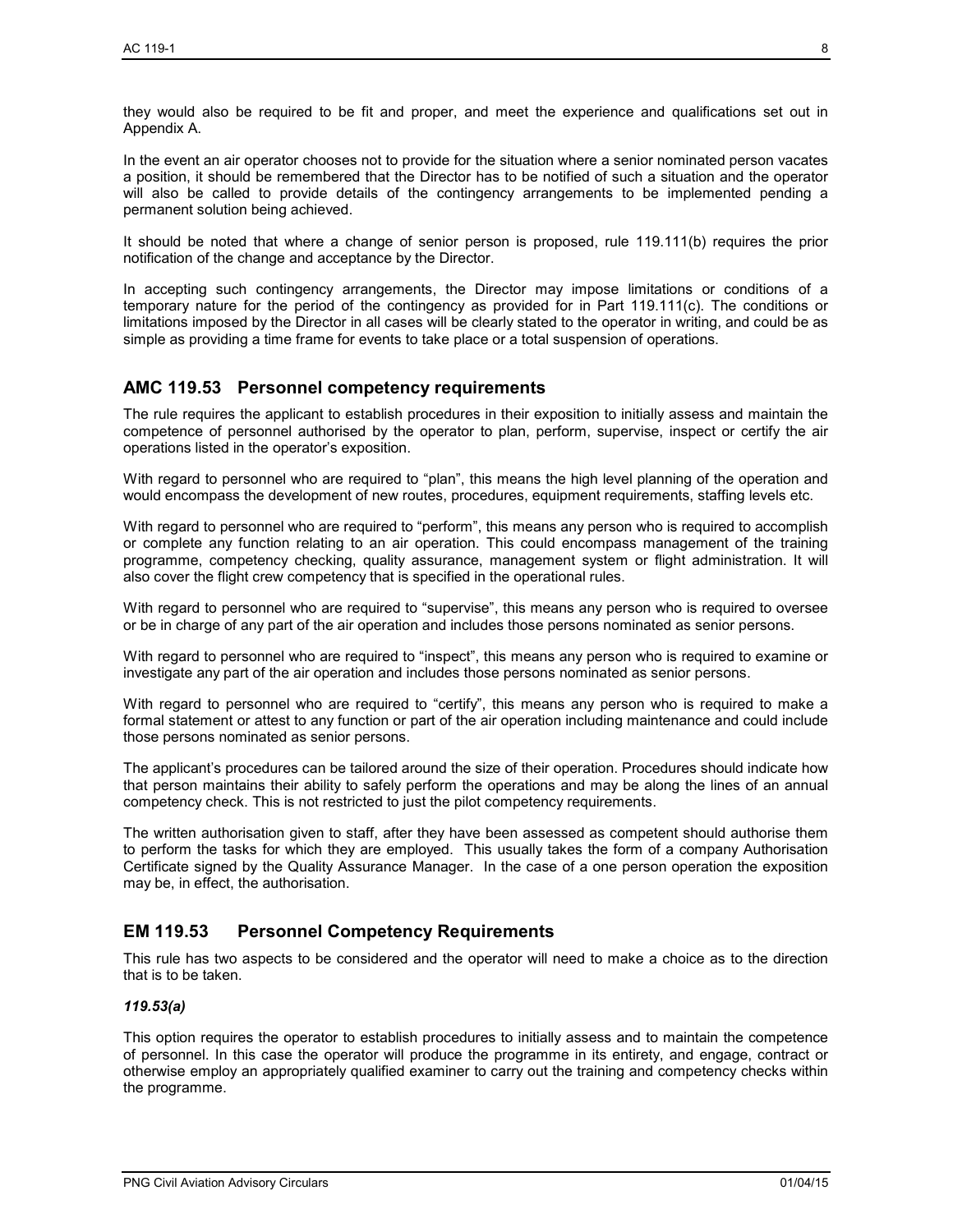#### *119.53(b)*

This option enables an air operator to contract to an organisation that is appropriately certificated under Part 141 to perform the functions of checking to assess, or training to maintain the competency of the applicant's personnel.

Part 141 organisation authorisations generally relate to the assessment and training of flight crew but may include maintenance personnel. Assessment and continuing competency of senior persons in their respective management responsibilities, as specified in the job descriptions, must be carried out under the Part 119 certification.

Where an organisation is not qualified to carry out this function relating to management responsibilities then suitability qualified persons will need to be engaged for this function. This could for example be carried out by a consultant that is expert in this field, through peer review and assessment of past performance, briefing sessions, seminars, symposiums or simply training courses.

119.53(b) requires an air operator to include in the exposition details of the functions being transferred to a Part 141 organisation and the scope of the checking and training and the authority of that organisation in respect to those functions. The rule correctly identifies that the assessment and training functions are the responsibility of the air operator. It then enables the air operator to transfer any or all the functions to a Part 141 organisation. The rule asks for details to be included in the exposition and therefore this part should be very clear and concise as to the functions and the scope to avoid any confusion over who is to carry out each function. The air operator must then authorise the Part 141 organisation to carry out the tasks and submit any reports that may be specified. The detail and authorisation required by this rule could be included in the form of a contract between the operator and contractor. See Appendix B for details on subcontracting in general.

## **EM 119.55 Resource requirements**

This rule requires the air operator to provide resources in support of the proposed air operation. These should include items such as accommodation, workshops, hangar, equipment, tooling, training aids, data and documentation.

Rule 119.75(a)(9) requires descriptions of the necessary resources of the applicant to be included in the exposition. The CAA will examine the types of operations proposed by the applicant and compare the proposed resources for applicability.

This consideration is not an exact science but applicants should carefully consider the suggestions of the CAA representatives who will have examined many different operators and therefore have a good knowledge of requirements. The rule provides for an ability to vary the requirements by stating *where appropriate* with regards to the listed resources. This variance allows operators to provide only those items considered appropriate to their operation. Some items, such as offices and documentation, will, however, be required by all operators, some low utilisation equipment may not be required to be held on a permanent basis provided there are arrangements for resources to be made available as and when they may be needed.

# **EM 119.57 Proving Flights or Tests**

The intent of this rule is to satisfy the Director, that an operator can meet prescribed requirements by demonstration in a particular aircraft type.

An existing operator who makes a significant change to the type of aircraft or kind of operation may be required to demonstrate that the relevant requirements can be met.

The CAA will observe a proving flight and may require the applicant to demonstrate any or all the aspects of a typical flight that is within the proposed scope of the operation. The demonstration may start at the initial enquiry by a customer through to the final completion of the flight and including documentation. It is not intended to be a route check and in some cases may not require an actual flight.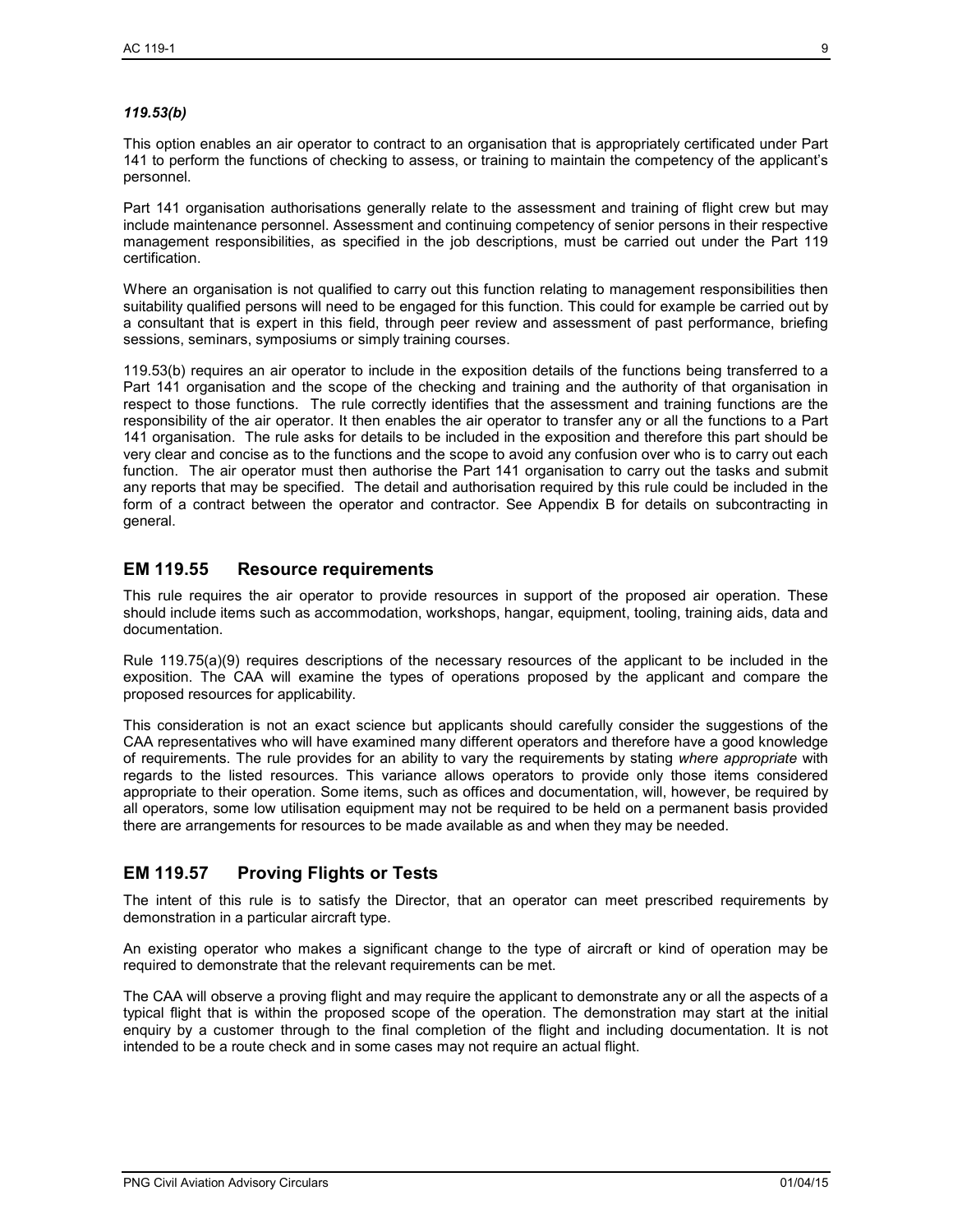# **EM 119.59 Airworthiness Management and Maintenance Control Responsibilities**

The intent of this rule is to make the operator responsible for determining what maintenance is required, when it has to be performed, by whom and to what standard, and to ensure the airworthiness of the aircraft being operated.

An operator should therefore have adequate knowledge of the design status (type specification, operator options, ADs, modifications, operational equipment) and the required maintenance to be performed.

The exposition must detail how the applicant is going to control the airworthiness of their aircraft.

The procedures should provide for a maintenance management or planning system that allows the operator to manage the airworthiness of their aircraft. This may take any form, including computerised systems. However where computerised systems are used, provision must be made to protect the data (password protect etc.), provide back up and consider contingency plans for reversion to a paper system in the event equipment failure.

Whilst the operator is not permitted to delegate responsibility for ensuring continuing airworthiness, scope does exist for the operator to contract with other persons (a maintenance provider) for the provision of certain maintenance control functions and services. The maintenance provider, whether in house or contracted, will be assessed as part of the certification process. The level and depth of assessment will depend on the maintenance provider's known performance within the aviation system. The assessment will establish that the maintenance provider has the ability to support the operator's aircraft and proposed operation.

The rule uses the words scope, functions and authority when contracting out. Explanation of these words are given by the following examples—

*Function***:** - "*Carry out assessment of service bulletins / letters / ADs / AOLs; defect reports*";

*Scope:* **-** *"Heavy maintenance and line maintenance / mechanical component overhaul"*.;

*Authority: "Liaise with CAA on defect incidents"* or *"Procure services of specialist subcontractors as required".*

#### *Note:*

*See Appendix B & C for details on subcontracting in general, and subcontracting maintenance activities.* 

### **EM 119.61 Maintenance programme**

The core of a maintenance programme is a compilation of the individual maintenance and inspection tasks, referred to as schedules, used by an operator to maintain the airworthiness of an aircraft.

The schedules contained in a programme must include those of aircraft manufacturer, those required by Part 91 and 121, 125 ,135 or 136 and those issued by the manufacturer's of installed equipment.

The programme must also include procedures and detailed instructions (or reference thereto) for the accomplishment of the maintenance and inspection schedules, references to technical manuals for maintenance standards and methods, and specifications for recording and certification of schedules.

In order to define the maintenance programme, a *Maintenance Programme* document should be produced which lists all required maintenance and inspection schedules and either specifies in detail, or provides a summary cross reference to, the required procedures and instructions listed above.

For the operators of large aircraft, the Maintenance Programme should form a separate manual and contain detailed procedures and inspections.

For most air operators, procedures and instructions are normally contained in the operator's maintenance control manual or, in the case of smaller operators, that section of a single volume exposition. For these operators the Maintenance Programme document will normally be an Appendix to the maintenance control manual but may be lodged as a controlled document within the organisation's overall system for managing controlled documents. A separate Maintenance Programme document is still a part of the operator's exposition.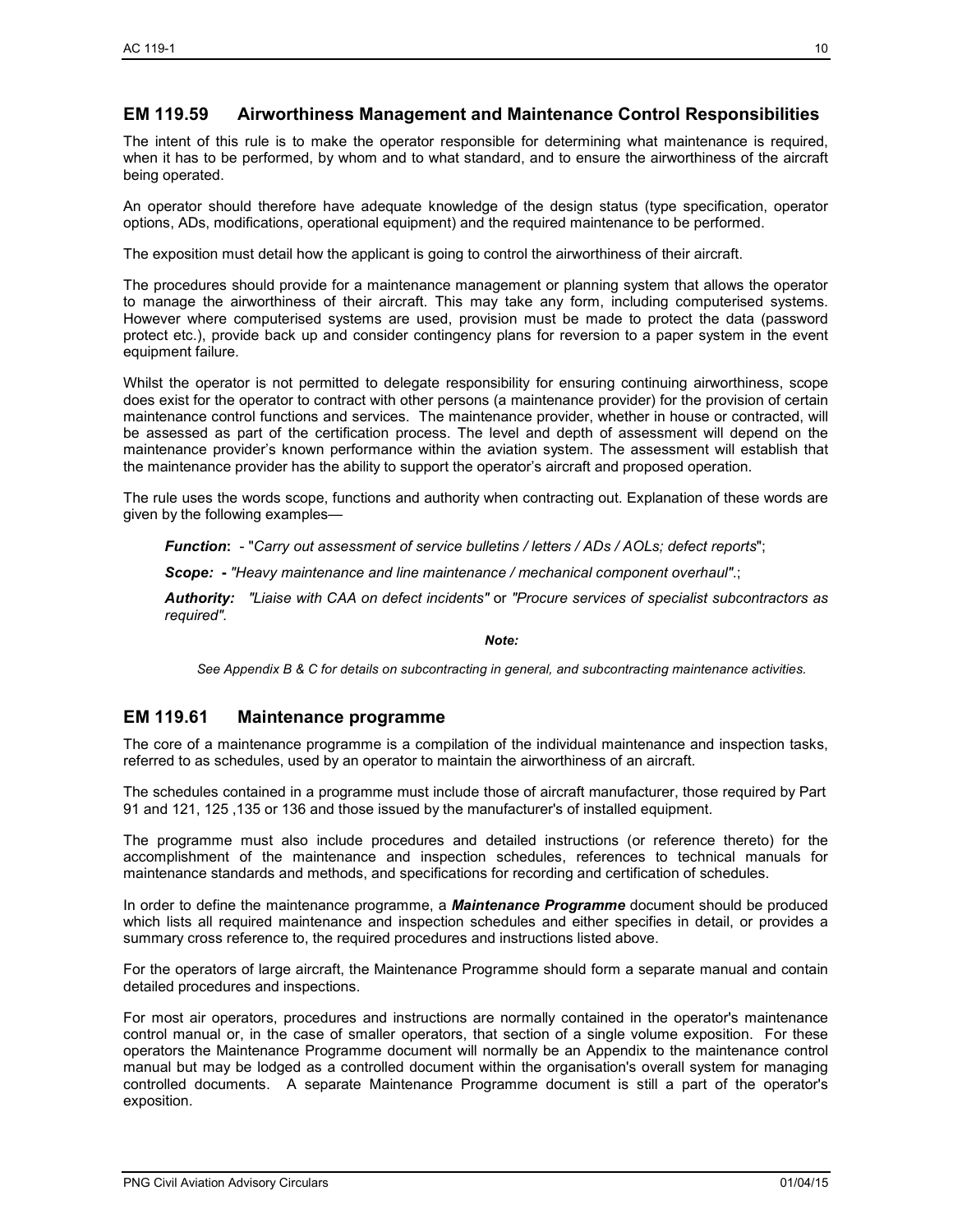An air operator's Maintenance Programme document should—

- identify by type and registration the aircraft which are subject to the programme
- list all manufacturer's inspection schedules and instructions for continued airworthiness, including pre-flight and post flight inspection
- list inspections required after abnormal occurrences such as heavy landings or severe turbulence
- identify the Airworthiness Directives which must be complied with
- identify airworthiness limitations that must be complied with, i.e. finite lives and TBOs
- include the inspection requirements of Part 91
- provide instructions for applying latitude to inspections
- provide instruction for trend analysis if the programme utilises condition monitored maintenance
- provide instructions for recording, rectification and deferral of deficiencies
- provide instructions for release to service
- provide details of the inspections required to induct an aircraft onto the programme
- provide instructions for changing an inspection interval due to service experience
- provide details of role equipment which is subject to the programme
- have a unique issue date and revision status

Further information on the development and establishment of maintenance programmes is contained in AC91-10. Depending on the complexity of the programme, it may however be necessary to obtain expert industry advice in order to compile the required information.

*EM 119.59(c)* In addition to those procedures and instructions directly linked to the Maintenance Programme document shown above, the operator's maintenance control manual should contain—

- a maintenance policy and procedures section that includes an explanation of the maintenance tracking systems, maintenance programme, administration procedures, flight check requirements, and other subjects that are peculiar to the operator
- the responsibilities of the various maintenance personnel
- details of certification requirements, sign off sheets, and the compilation and retention of records, reports, and technical reference material including—
	- AD compliance procedures and record keeping
	- life-limited parts record keeping
	- time-controlled components record keeping
	- general aircraft records
- a procedure for assessing manufacturer's recommendations and applying them to the programme.
- role equipment procedures including provisions for—
	- storage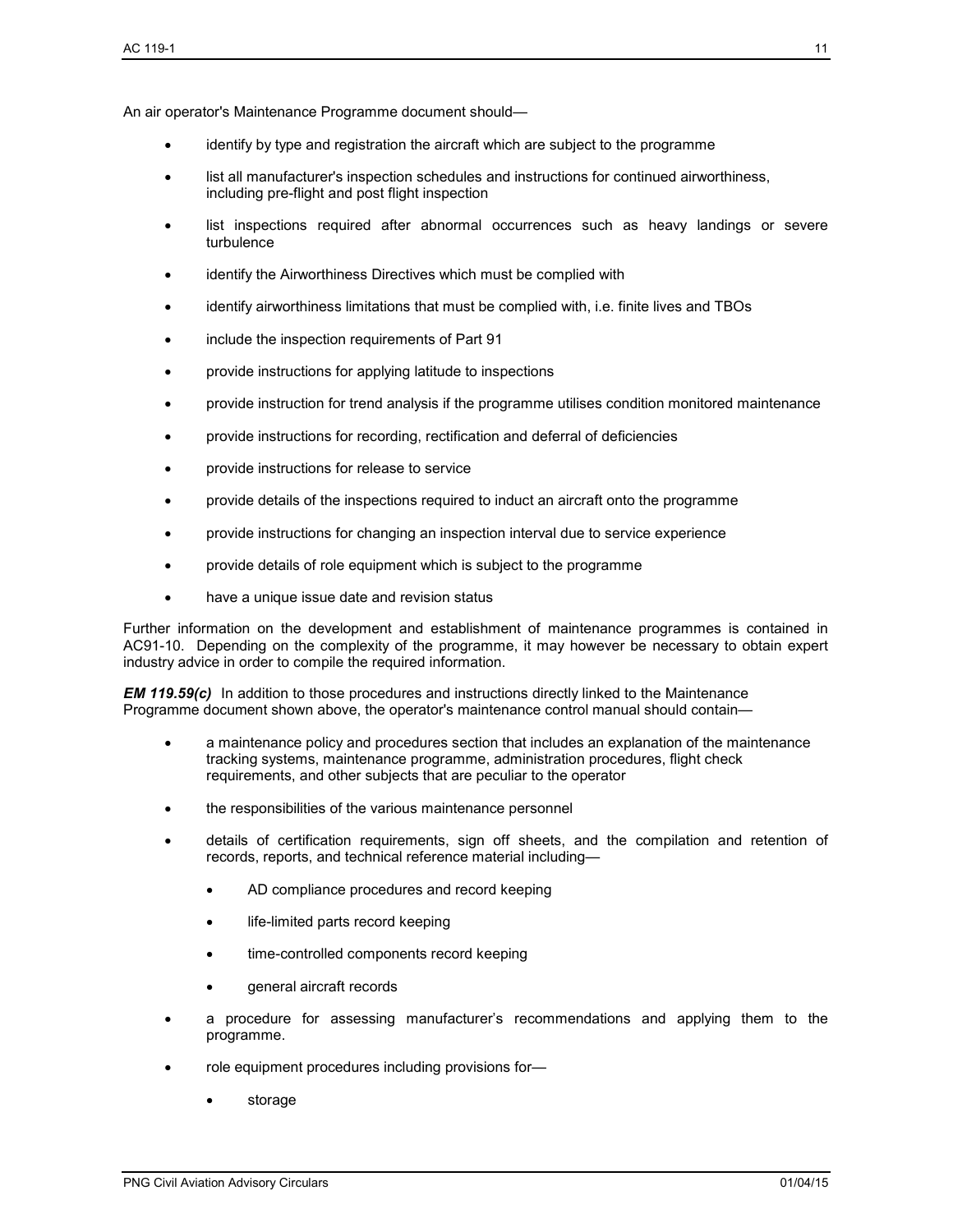- inspection before use
- identification of the equipment
- installation and removal of the equipment
- personnel required to install and remove the equipment
- contractual arrangements with the persons performing work for the operator on a continuing basis
- arrangements for maintenance away from the operators regular maintenance facilities.

*EM 119.59(c)(11)(x)* If the maintenance programme utilises condition monitored maintenance or information from health and usage monitoring systems procedures should be developed to ensure that the required data is recorded, analysed and the results interpreted appropriately.

*EM 119.59(c)(11)(vi)* This rule requires an operator to include in the maintenance programme procedures for the recording and correction of discrepancies found during maintenance. This includes discrepancies found by the pilot, in service or during the normal pre-flight and after-flight inspections.

A **discrepancy** can be described as any form of abnormality. The item may be un-airworthy, or may still be fit for its intended purpose and so still be airworthy. An authorised person must assess the item and the airworthiness of the aircraft and determine if it should be reclassified a **defect** (i.e. the item is not fit for use and airworthiness is affected) or confirm it is a discrepancy, (i.e. airworthiness is not affected) and certification to that effect is made.

The maintenance programme procedures must detail how the assessment and certification of discrepancies is carried out, how discrepancies are reclassified as defects where airworthiness is affected and how discrepancies not affecting airworthiness may be deferred, tracked and cleared.

*EM 119.59(c)(12)* A general requirement of the operating rules, 121, 125,135 and 136 is that all instruments and equipment installed in the aircraft must be in an operable condition unless otherwise provided for in an minimum equipment list (MEL).

Therefore any defects must either be rectified before further flight or deferred in accordance with an MEL.

The maintenance programme procedures must detail:

- how a defect is recorded
- the manner in which the defect is inspected to approved data by a qualified person
- how the defect is cleared or deferred in the technical log and the pilot advised of the maintenance status of the aircraft and any conditions or limitations that may apply
- how deferred defects are tracked
- how release to service is made in the maintenance record certifying that the aircraft has been inspected or repaired to approved data and is released to service.

*EM 119.59(c)(13)* This rule relates to retention of maintenance records, reference to data and identification of the person certifying the release to service. The rule has a direct relationship to rules 43.69, 91.617, 91.621, 91.623 and Advisory Circular 91-6 and can be broken into the following elements of a procedure:

• **A description of the work performed**. This could be in the form of an entry in the technical log, a maintenance work sheet or a logbook entry. The detailed description of the work may be a complete description of the work or a brief description with reference to the acceptable data that was used to perform the work. This may be the instructions contained in a manufacturers service instruction, service bulletin, maintenance manual or the instructions contained in a supplementary type certificate. This is the requirement of rule 43.69.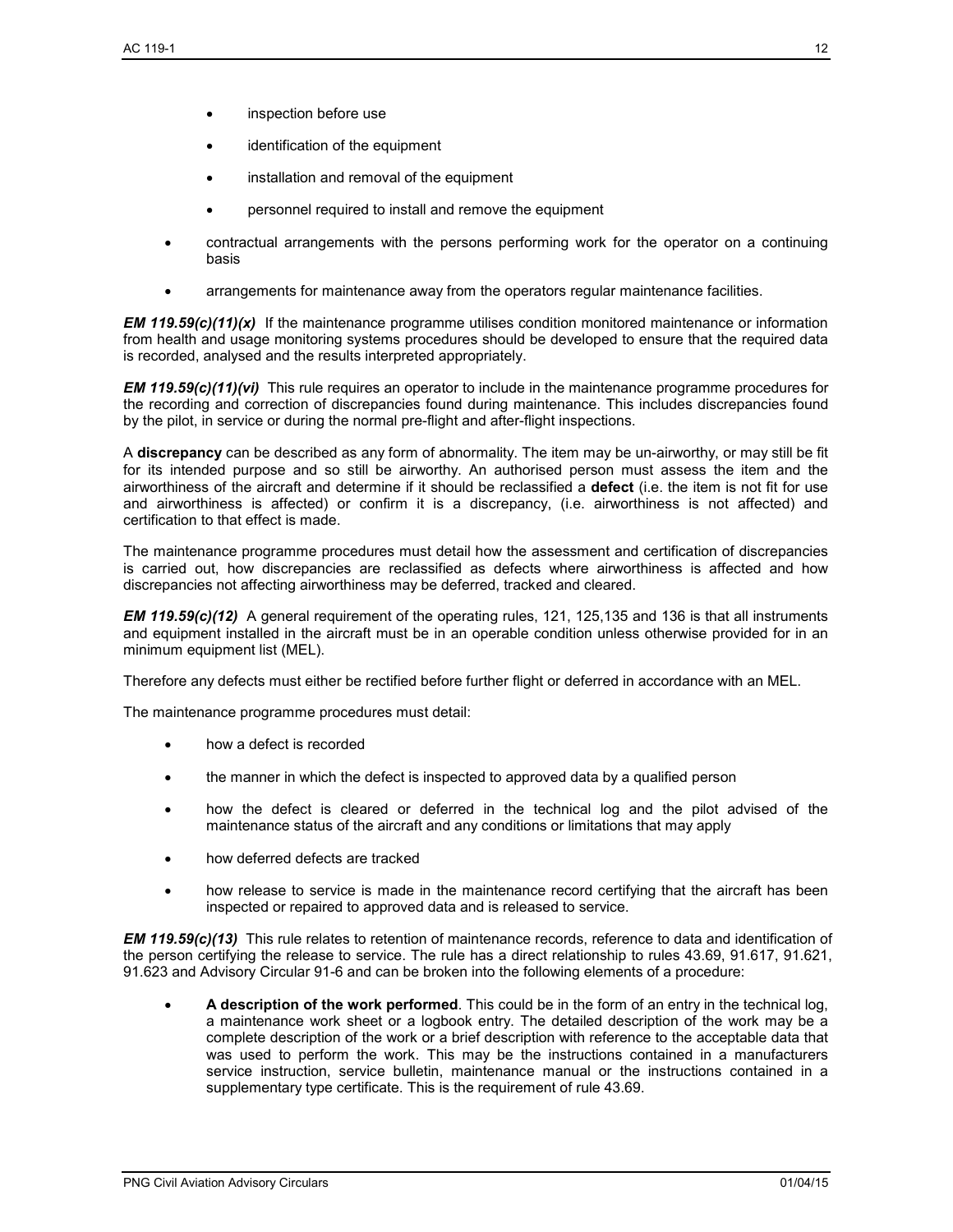- **Aircraft logbook**. Where work records or the technical log is used to record details of the maintenance task, reference to those records must be made in the aircraft logbook. When transferring maintenance information to a logbook from the technical log or work records that contain the release to service, no further release to service is required. However if the release to service certification is made by a person outside the air operator's organisation then the name of that person should be included.
- **Retention periods** for maintenance records are specified in rule 91.623 and it is the air operator's responsibility to ensure they are kept for the prescribed period. In some cases the maintenance organisations have claimed maintenance records as their own property. This is not the case and all maintenance records generated during the life of the aircraft are considered to be a part of the aircraft and are therefore the property of the person who holds the Certificate of Registration for the aircraft.
- **Transfer of maintenance records** is the responsibility of the holder of the Certificate of Registration when transferring the registration to another person. This is specified in rule 91.621.

# **EM 119.63 Documentation**

The procedures required by this rule should consider all documentation required for use by the operator. They should include all relevant technical data such as service bulletins, airworthiness directives, maintenance manuals, flight manuals and operational data such as AIPs and dangerous goods manuals.

The procedure should describe how the individual documents are entered into the system, reviewed, authorised and where they replace other documents, how that obsolete documentation is purged. Some form of marking of the documents should be employed to show it has been through the control process.

Documents may be kept in hard copy or electronic form. The rule allows for other formats of information, however, the CAA will consider any other format on its merits.

*Note:* 

*Refer to Appendix D for information regarding electronic records and documentation considerations.* 

# **EM 119.65 Records - personnel**

The procedures required by this rule should consider all personnel records required for use by the operator. These will include all persons required to hold a licence or rating, a delegation or authorisation from the Director, or exercising an authorisation granted by the certificate holder. This may include the nominated senior persons. The record must contain the information required by the rule and be retained for the specified period. Documents may be kept in hard copy or electronic form.

# **EM 119.67 Records- resources**

The procedures required by this rule should ensure all details of tests, checks, and calibration of safetycritical resources etc. required by the Rule are accurately recorded. Typical equipment requiring these tests could include scales used for weighing passengers, baggage or freight, refuelling equipment, meteorological equipment, strops and lifting equipment. It should not cover maintenance tooling as that is addressed by Part 43 or Part 145, unless the operator is conducting their own maintenance and combining the operator's and maintainer's expositions.

This particular rule is not intended to include any of those items that are already covered by the equipment requirements of Subpart F of the operational rules and maintained by the approved aircraft maintenance programme.

# **EM 119.69 Air operator security programme**

This rule requires a certificate holder who is providing a regular air operation under Parts 121 or 125 to establish a security programme that meets the requirements of Part 108. Regular air operation is defined in Part 1.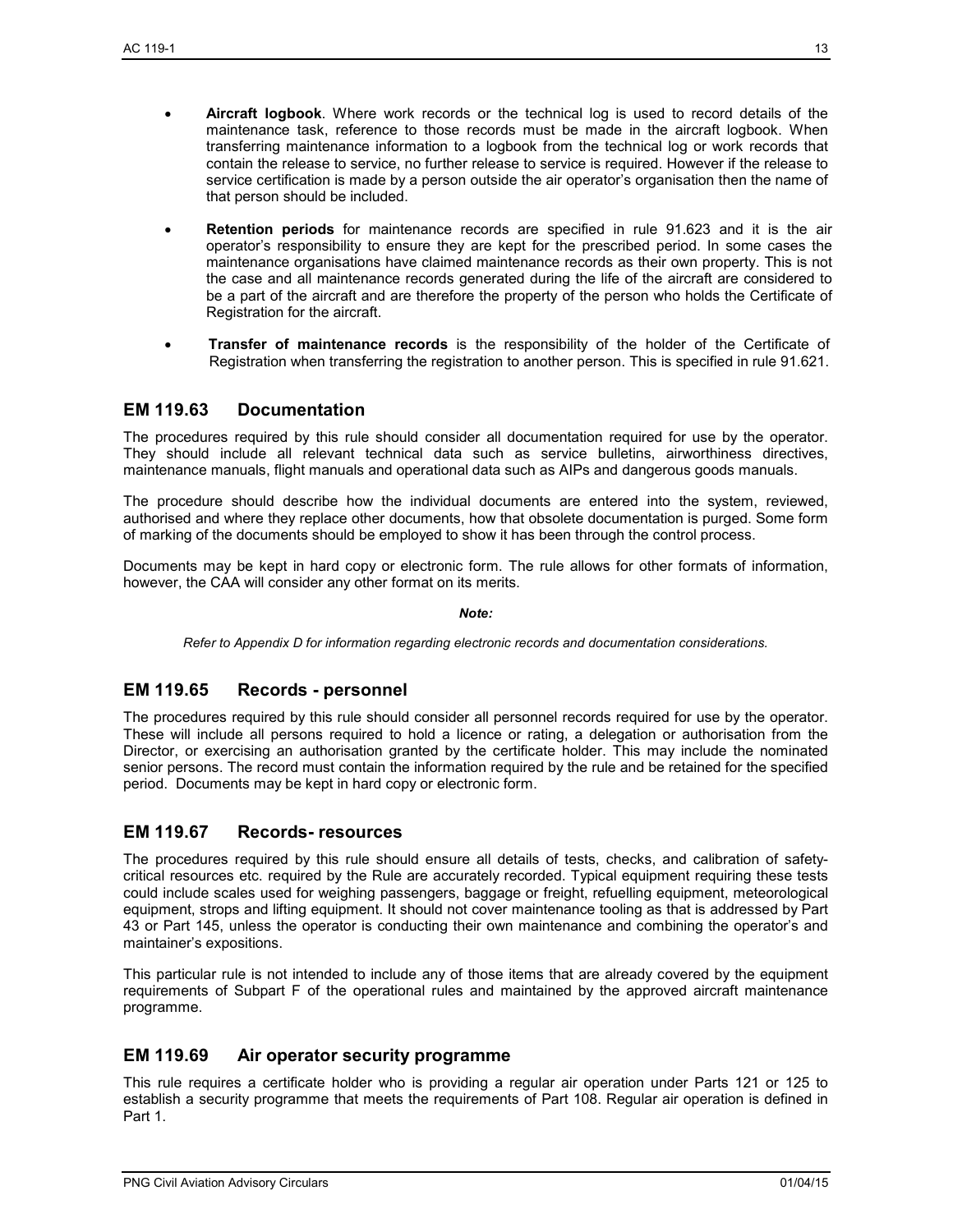# **EM 119.75 Establishment of operations procedures**

The intent of this rule is to require the operator to think about how an operation will be carried out, and describe the basic procedure in the exposition for their employees to follow. The applicant should remember that their personnel will utilise the exposition and operations procedures in complying with a rule.

The requirements for procedures are spread amongst many Parts and operators should examine them all, **but develop procedures only for those requirements relevant to their operation and the rules that specifically require a procedure**.

Those rules that are not applicable to the operation should be shown in the compliance matrix as N/A so that the CAA assessor can establish that the operator has at least considered them.

An operator using a combination of large, medium, or small aircraft should write one set of procedures that encompasses all their operations in accordance with the higher Part. For example, if Part 121 requirements are met then generally Parts 125 and 135 will be met, and only the differences between the rules need to be to be checked. The exception would be if a fixed wing operator also operates helicopters – then it is likely that there will be types of operation that are peculiar to Part 136 that need to be included in the exposition.

Compliance matrices should fully covers the requirements of—

- Part 12 regarding accidents, incidents, and statistics
- Part 43 regarding maintenance requirements
- Part 61 regarding pilot licensing
- Part 91 regarding general operating and flight rules.
- Part 92 regarding the carriage of dangerous goods
- Part 100 regarding the safety and quality management systems
- Part 119 regarding certification
- Part 135, 125 or 121 as applicable
- Part 141 regarding training organisations
- Part 108 regarding security programmes

The rules contain prohibitions, mandatory requirements, matters that an operator must "ensure", and areas where a procedure is required to be established.

Where a mandatory requirement or a prohibition is stated and the rule is clear, the operator is not required to reproduce the rule or any part of that rule in the exposition.

However the operator must assure the CAA that the operation is conducted within the scope of the rules. The operator is required to have in place training and competency testing programmes that give personnel sufficient knowledge of the rules and the ability to operate within the scope of these rules. The training and competency testing programmes could be utilised to satisfy the operator and hence the CAA that the operation is conducted within the scope of the rules.

Where the applicant is required to ensure that a rule is complied with, this may need a procedure. Alternatively the training and competency testing programmes, supported by the quality assurance system of internal audits may be sufficient in themselves to ensure compliance with a rule.

#### *Developing procedures*

A procedure may take many forms and be as complex or brief as need be. The operator may use any form that is suitable for the purpose and these may be:

- In the form described below:
- A flow chart: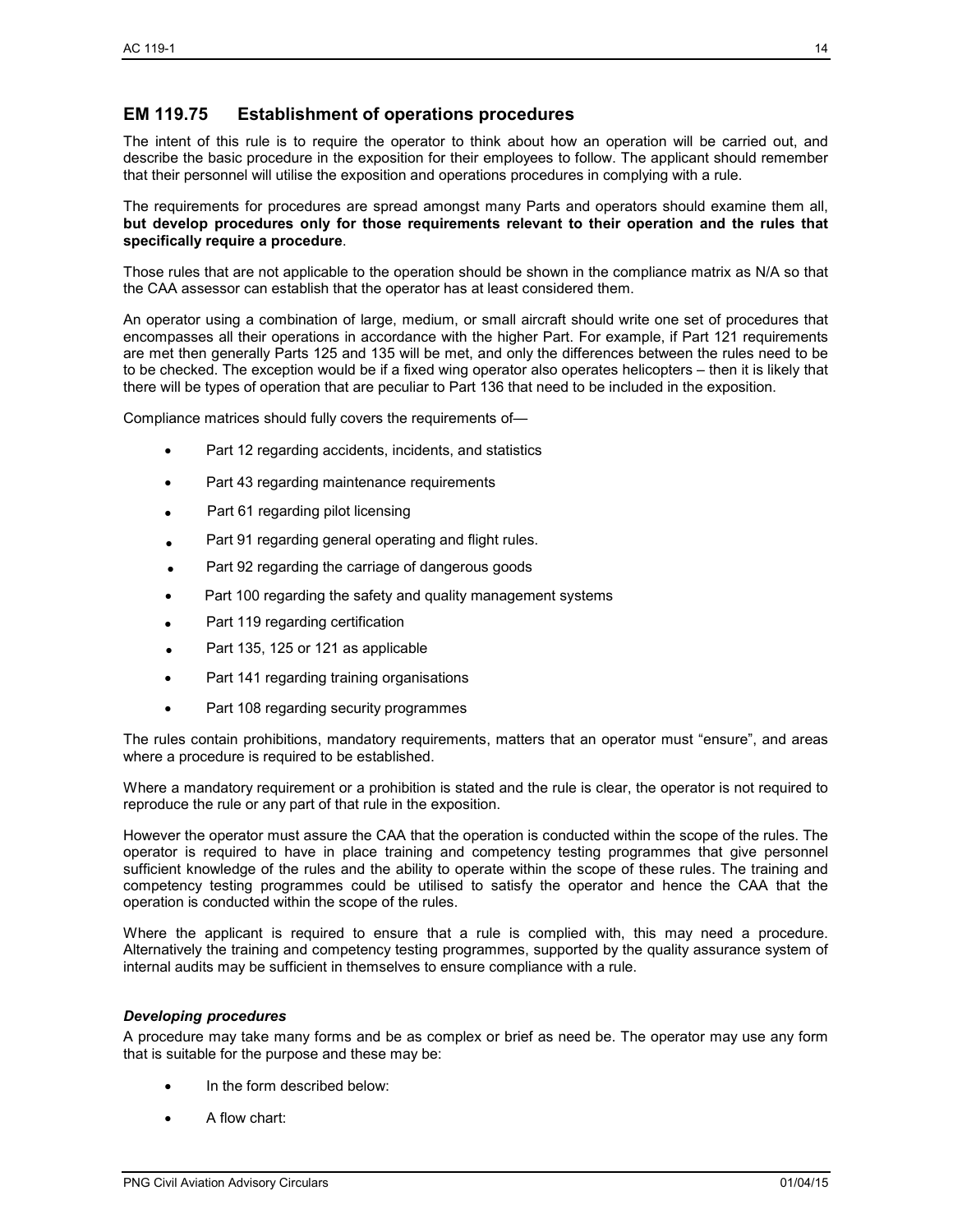- A checklist or:
- A form to be completed.

The level of training, experience or qualifications held by the individuals may also have a bearing on depth and extent of any procedure. In order for it to be effective the procedure should describe the who, what, when, where, why and how, as appropriate, to the task or action to be carried out.

One method of presenting the components of a procedure can be described as follows—

| Who - | the procedure is speaking to                                                                  |
|-------|-----------------------------------------------------------------------------------------------|
|       | will accomplish the procedure                                                                 |
|       | is responsible to see that the procedure is done – an individual, a position, an organisation |
| What- | the procedure is about                                                                        |
|       | the procedure is trying to accomplish                                                         |
|       | the person performing the procedure should do                                                 |
|       |                                                                                               |

- *When* the procedure is to be accomplished
- *Where* the procedure will be accomplished
- *Why*  the procedure is required
- *How* the procedure will be accomplished identified manual, operator's programme, other document

the person determines what procedure will be used and if it has been accomplished

Another method of establishing a procedure may take the following form that generally follows an ISO standard format. This may be varied as appropriate where using all the elements is not required.

**Policy:** This part would contain the company policy in regard to the subject area. This could become repetitive and in some cases a general policy statement of the Chief Executive may have covered this.

**Purpose**: This will state the purpose for the procedure or process.

**Scope:** This should cover the extent or limits of the procedure or process.

*Responsibility:* This should identify the person responsible for carrying out the procedure or process normally by position title.

*References:*This will make reference to any other documents or reference material that is required for the performance of the procedure or process and should include any exemptions.

*Records:*This will identify any record or forms that are to be completed. For example flight and duty records, load sheets or technical log etc.

*Process or Procedure:*This is the explanation or instructions to carry out the task that satisfies the purpose for the process or procedure.

Procedures may be ordered in this manner or in any other way that achieves the desired outcome for the operator. They may be very simple or quite complex and this will depend on the outcome that is to be achieved. They could be in the form of a written description, flow diagram or completion of a checklist. In the case of a flow diagram or checklist the instructions for use could be very simple.

The procedures should have sufficient information to satisfy regulatory compliance. This may mean that other related rule references and prohibitions are included in the primary procedure. For example planning for flight and preparation may include elements of rules 91 Subpart B, C, D and E, 135 Subpart B and C that in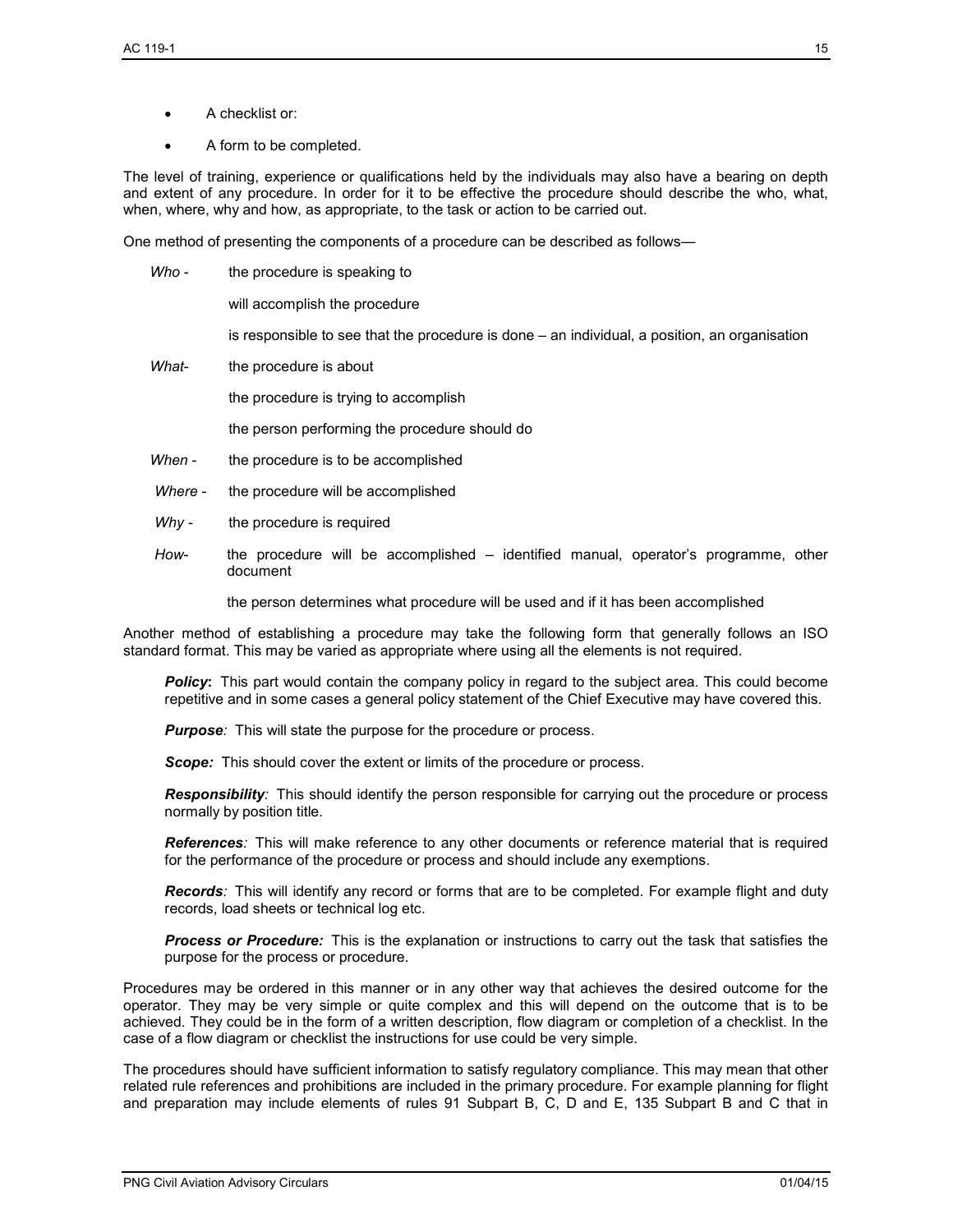themselves do not require a procedure but must be considered during the planning phase.

**This should have the effect of condensing procedures into areas relating to operational functions, and overcoming the need to produce a procedure for each and every rule.** 

# **AMC 119.73 Internal quality assurance**

Rule 100.103(a)(3)(i) specifically requires procedures for the appointment of qualified and well trained auditors. Rule 100.103(b) requires the internal auditor to be independent of those directly responsible for the activity being audited. Training of internal auditors should be through an organisation acceptable to the Director. Alternatively operators may conduct the training through their own training system. The outcome will remain the same with the person conducting the audit being competent in the area being audited and also being trained in audit skills.

Any course of training should include quality system principles, safety management systems and lead auditing techniques.

### **EM 119.73 Internal quality assurance**

The purpose of the internal quality assurance system is to provide assurance to the Chief Executive that the organisation is in compliance with its exposition, its safety objectives, and the exposition demonstrates compliance with all the applicable operating rules.

The internal quality assurance system requires basic quality management procedures and the creation of safety policies and straightforward quality objectives. Applicants should not be concerned with overcomplicating the system or introducing features that are not relevant to the size and scope of their operation. 119.75(a)(14) requires details of the quality system to be *appropriate*. Generally this can be taken to mean all the elements of a typical quality system must be present but the complexity of each element can be greatly reduced for the simpler operations. The quality management system should not stand aside from functional operations, but should form part of the operator's standard business practices.

AC100-1 provides guidance on the development of a safety and quality assurance system required by this Part.

# **EM 119.75 Air operator exposition**

#### *General requirements*

Applicants should consider the exposition as a general description of how their operation works; a tool of management in the operation of the business; and a means of instructing staff in how they are to perform their tasks. A properly written exposition can be concise and very effective.

The purpose of an exposition is to express the Chief Executive's requirements for the conduct of the organisation and to state how the organisation will meet regulatory requirements. It sets out the procedures and methods of a certificated organisation. The philosophical benefits of the manual are considerable and important to the safe operation of commercial aviation. The complex nature of aviation may give rise to procedural needs an operator is unaware of including ongoing changes to rules, airspace, compliance requirements and they all require a follow up system that the exposition must provide.

The exposition is the means by which an organisation defines its operation, and shows both its employees and the CAA how it will conduct its day-to-day business and ensure compliance with the rules.

An exposition should commence with the corporate commitment by the Chief Executive. The remaining parts of the exposition may be produced as any number of separate manuals, sections or procedures, or as one simple document depending on the extent of the operations proposed.

Depending on an organisation's structure and size, the exposition could be arranged either as separate documents or a single document with separate sections according to the following —

- Management and Policy
- **Operations**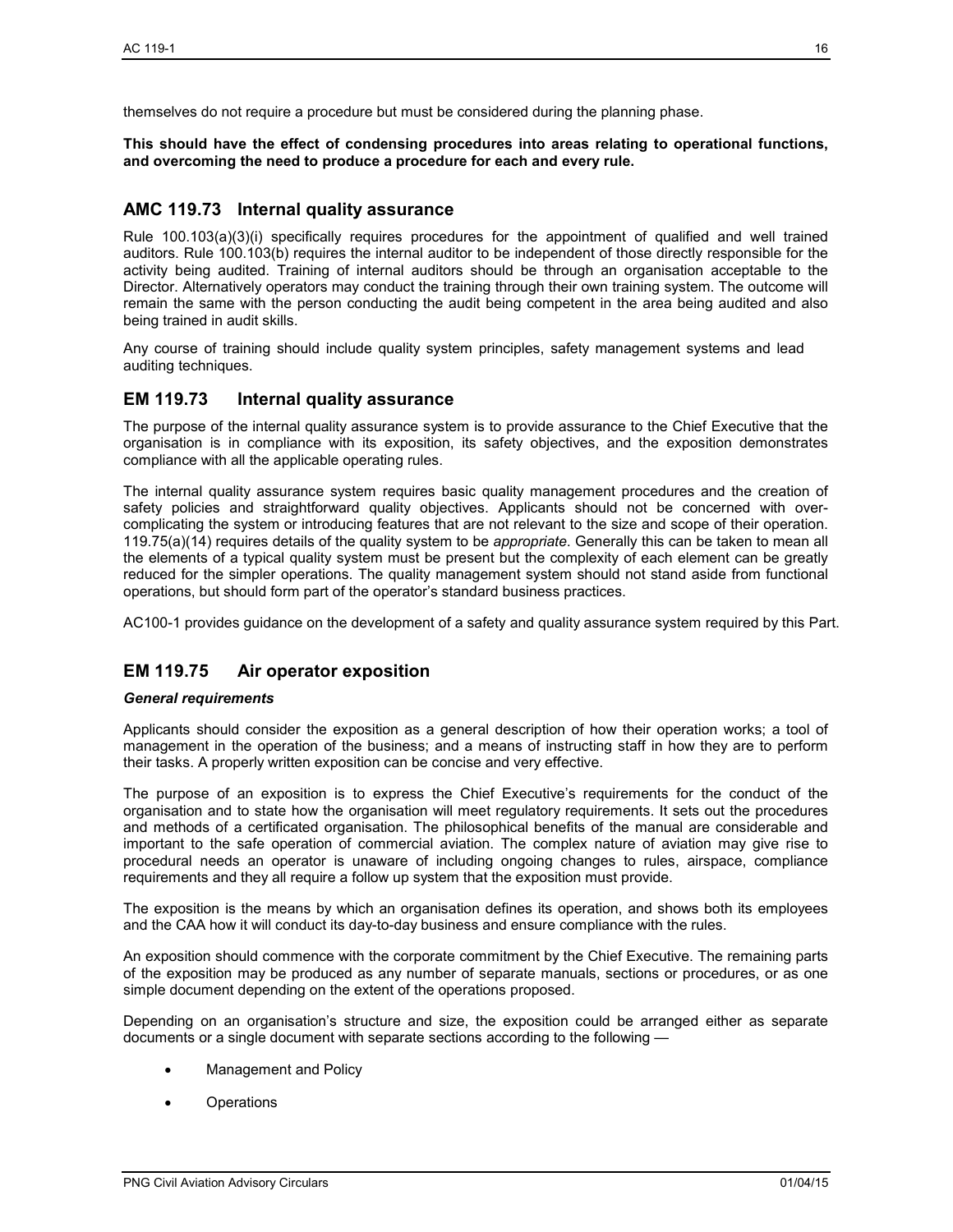- **Training**
- Maintenance Control Procedures
- Quality Assurance
- Contractual Arrangements
- Emergency Situation Action Plan

Separate manuals should be cross-referenced to the management part of the exposition.

While the CAA does not wish to tell an operator how to structure a manual suite, experience has shown that having an upper level manual (or section if a single document is to be used), generally containing management and policy material, makes for a more user friendly exposition. All of the other associated manuals (or sections) link to this upper level manual (or section), which would have all the organisational information such as—

- Corporate Statement
- Description of manual hierarchy
- Identification of required senior personnel
- Organisation chart
- Duties and responsibilities of senior personnel
- Exposition amendment processes
- Scope of Operation
- Profile of the organisation, including resources and base(s) of operation

Where an operator holds more than one certificate, there should be no confusion between the contents of the expositions for Part 119 and any other Part. For example, where an operator holds both a 119 and a 145 certificate, the maintenance control manual requirements should stand alone within the Part 119 exposition and not be addressed in the Part 145 exposition.

#### *119.75(a)(1) Corporate commitment*

The statement by a Chief Executive is required by the CAA as a corporate commitment by the organisation. It should clearly state the goals and objectives of the organisation in respect of the safety standards prescribed by Part 119. It may also contain the organisation's goals and objectives in respect of its commercial activities. The exposition is intended to be a tool of management and is the means by which the organisation's operation is presented to its staff, its customers, and the CAA.

#### *119.75(a)(2) & (3) Senior persons*

The titles and names of the senior persons within the organisation must be listed in the exposition. Their duties and responsibilities, and the areas in which they are directly responsible for liaison with the Director must be clearly defined.

#### *119.75(a)(4) & (5) Scope of operations*

The organisation is required to identify each location at which it intends to carry out air operations and the scope of activity at those locations. This requirement should identify where operations staff are normally based but does not need to include temporary bases for ad hoc charter operations. It does include functions that are contracted out such as, ground handling, training, security, dangerous goods etc.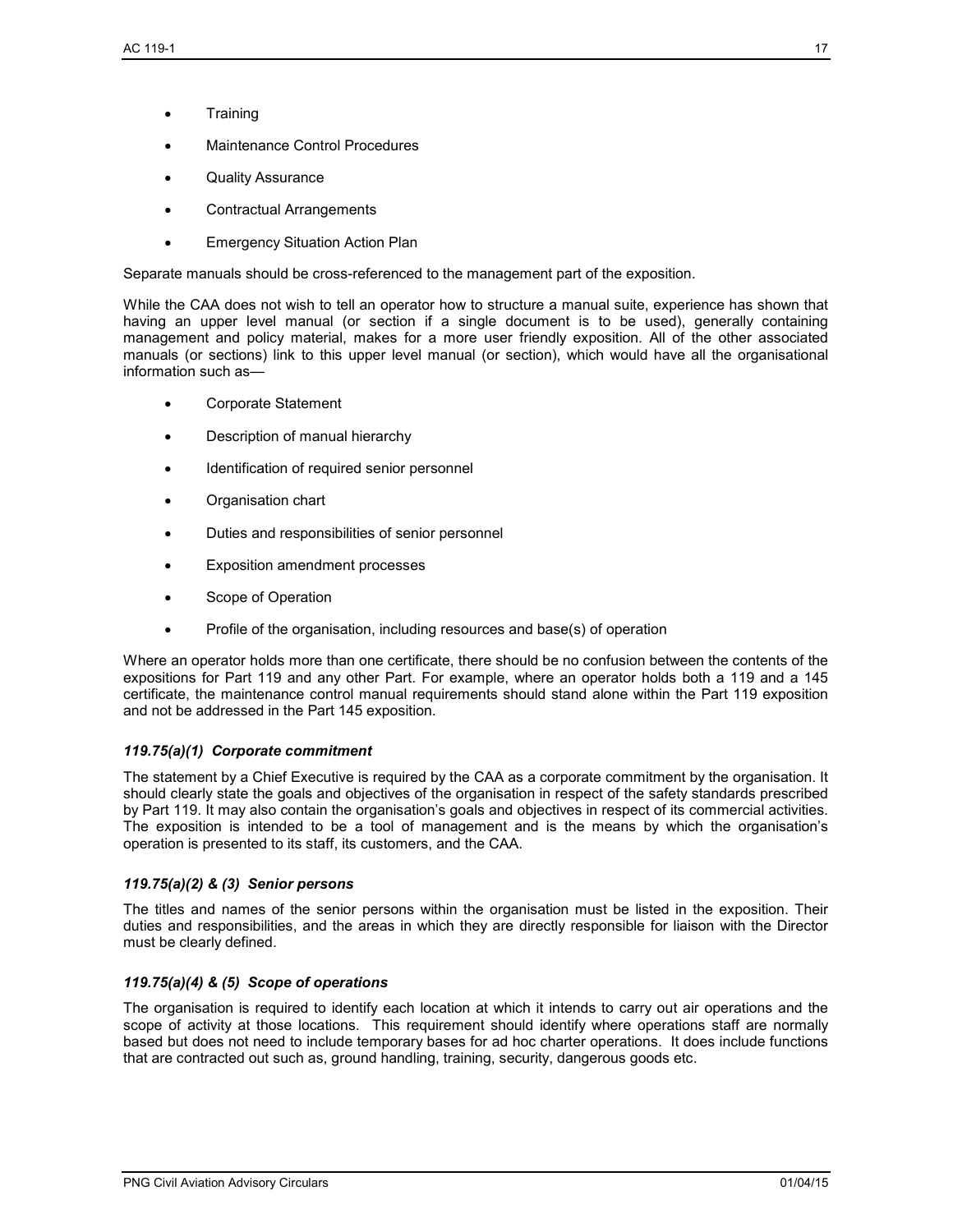#### *119.75(a)(6) Organisational chart*

There must be an organisation chart showing the reporting lines of the organisation. The chart must show the **lines of responsibility** from the nominated senior persons to the Chief Executive. The exposition must show the staffing arrangements at each place where the organisation intends to carry out air operations. It is also recommended that the organisational chart also show non-senior person positions and appointments, e.g. supervisors and administrators.

#### *119.75(a)(7) Staffing structure*

Summary of staff at each location. This does not require the names of individuals but should identify staff numbers for functions and operations that are to be conducted.

#### *119.75(a)(8) Principal bases*

The intent of this rule is to identify the location of principal bases where operations staff and aircraft are normally based to conduct air operations. This does not include temporary bases for ad hoc charter operations. The location of the principal maintenance base must be identified, this does not require maintenance out stations to be identified by the operator.

#### *119.75(a)(9) Details of resources*

This rule requires details of the resources that the air operator must provide in support of the proposed operation. (Refer rule 119.55 for details). The rule provides for an ability to vary the requirements to provide only those items considered *appropriate* to their operation. Some items, such as offices and documentation, will, however, be required by all operators, some low utilisation equipment may not be required to be held on a permanent basis provided there are arrangements for resources to be made available as and when they may be needed.

#### *119.75(a)(10) & (11) Details of maintenance*

These rules require details of the maintenance programme required by 119.61 and identification of the organisation that will perform maintenance as the principal maintenance provider.

#### *119.75(a)12) Detailed procedures*

The procedures are not listed in this rule but they should cover all rules requiring a procedure relevant to the operator's organisation and proposed operations. The procedures should accurately describe the organisation's practices related to its operations.

These could take the form of written text supported by flow charts, forms, performance graphs, etc to simplify the procedure. The exposition's content with regard to air operations can be generalised into broad areas. Applicants should address the requirements to the extent that they apply to the particular scope of intended activity.

#### *119.75(a)(12) Details of programmes*

This rule requires details of the programmes required by Part 119 and other Parts to be included in the exposition. This could include programmes for maintenance, training, operational competency, air operator security, flight and duty and internal audit.

#### *119.75(a)(13) & (14) Details of SMS and QMS systems*

This rule requires details of the SMS/QMS programmes required by Part 100 and other Parts to be included in the exposition. This should cover all the SMS elements in CAR Part 100-Subpart B and the QMS elements in CAR Part 100-Subpart C.

#### *119.75(a)(15) Laws of foreign State*

Where an operator intends to operate to, from or within a foreign State then the operator is required to have procedures that ensures the operation is conducted within the scope of rules of that State.

#### *119.75(a)(16) Exposition amendment*

A clear procedure is required to control, amend and distribute the exposition. This procedure needs to give consideration to the different processes required when dealing with the changes required by rule 119.111(b) as distinct from routine changes that take place on a day-to-day basis.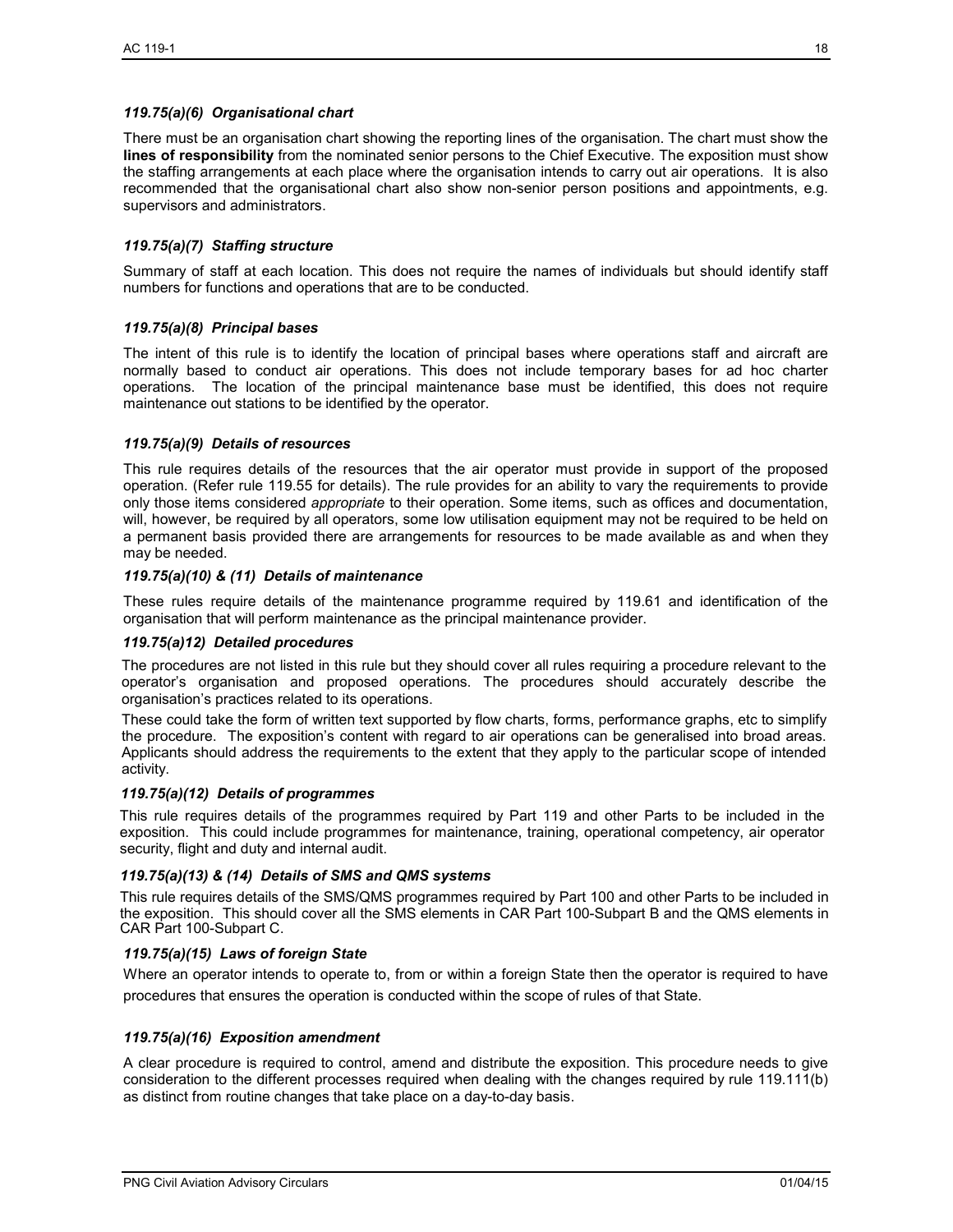#### *119.75(b) Exposition acceptance*

Operators should take ownership of, and responsibility for, their exposition. The exposition should work for the operator by being relevant to their operations.

The acceptance of an organisation's exposition by the Director is one step in the process of certification. Unless the Director accepts an exposition a certificate cannot be issued.

#### *Multiple Certification*

When an organisation seeks certification under more than one Part – Parts 119, 141, and 145 for instance – which all require expositions, it may be possible for some sections of the exposition to be common to each certificate. For instance, if the same management set-up is used for each certificate, the management part of the exposition could be common. Equally all of the Quality Assurance procedures for one or more certificate could be placed in one manual.

Whatever exposition format is chosen, it must clearly show how each element of the applicable rule is satisfied. To reduce the cost of CAA assessment and to ensure that all required rules are addressed, a completed rule compliance matrix should accompany the exposition. Any difficulty in establishing compliance will require more CAA investigation time, and this can only result in additional cost to the applicant.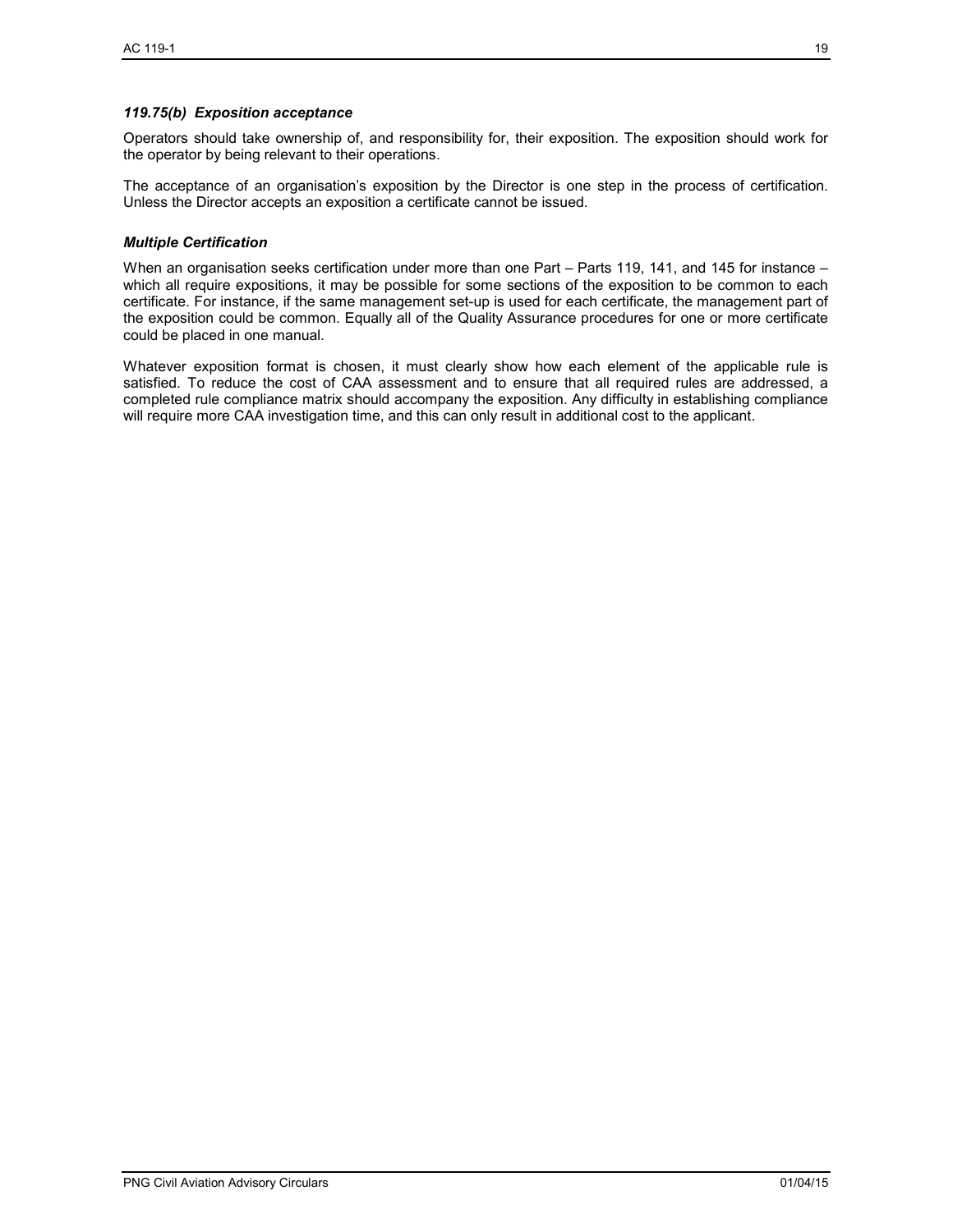# **Subpart D — Operating Requirements**

# **EM 119.101 Continued compliance**

No further explanation required.

# **EM 119.103 Operating requirements**

In the case of aeroplanes, this rule requires certificate holders to comply with the operating requirements of Parts 121, 125,135, or 136, depending on *passenger seating configuration*. This passenger seating configuration is the certificated seating capacity, either specified on the type certificate or modified by STC or other approved design change and is **not** the actual number of seats installed in the aircraft.

# **EM 119.105 Charter and leasing of Papua New Guinea registered aircraft**

#### *General*

It is recommended that any lease agreement be sufficiently comprehensive to identify the parties to the lease and persons responsible for any function under the lease. The period of the lease, with a commencement and termination date, training and competency requirements that may be necessary, control and direction of maintenance, maintenance providers and defect control should all be included.

Under a lease, Part 47 governs the limitation of the duration of the lease. A lease period exceeding 27 days will require the certificate of registration to be transferred into the air operator's name.

#### *119.105(a)*

Regardless of the type of lease arrangement the pilot in command must be notified under which air operator certificate the operation is being conducted. This could be provided to the pilot in the form of the identification of the flight records that are to be used.

#### *119.105(b)*

Where an air operator leases an aircraft with or without aircrew from any person who does not hold an air operator certificate, then the operation must be conducted under the certificate of the air operator. This will require the aircraft to be introduced into the operational and maintenance system of the air operator. When all the factors are considered the applicant may determine that it is not a practicable option as it will require amendments to the operator's exposition, operations specifications and maintenance actions to operate the aircraft.

Where the lease is from another air operator the lease agreement should make provision for training, operational competency, control and direction of maintenance and maintenance providers.

#### *119.105(c)*

No further explanation required.

#### *119.105(d)*

No further explanation required.

# **EM 119.107 Use of non-Papua New Guinea registered aircraft**

An operator intending to operate a non-Papua New Guinea registered aircraft must notify the Director of the details required by this rule at least 90 days prior to the intended operation. They should provide the CAA with sufficient time to process the application and conduct the necessary liaison with the applicant. In special cases where the applicant can show substantiating evidence that the operation must start within these 30 days, then the CAA will assess these reasons and may allow a shorter notification period. The shorter period is considered an exception to the requirement and should be treated as such by operators. It must be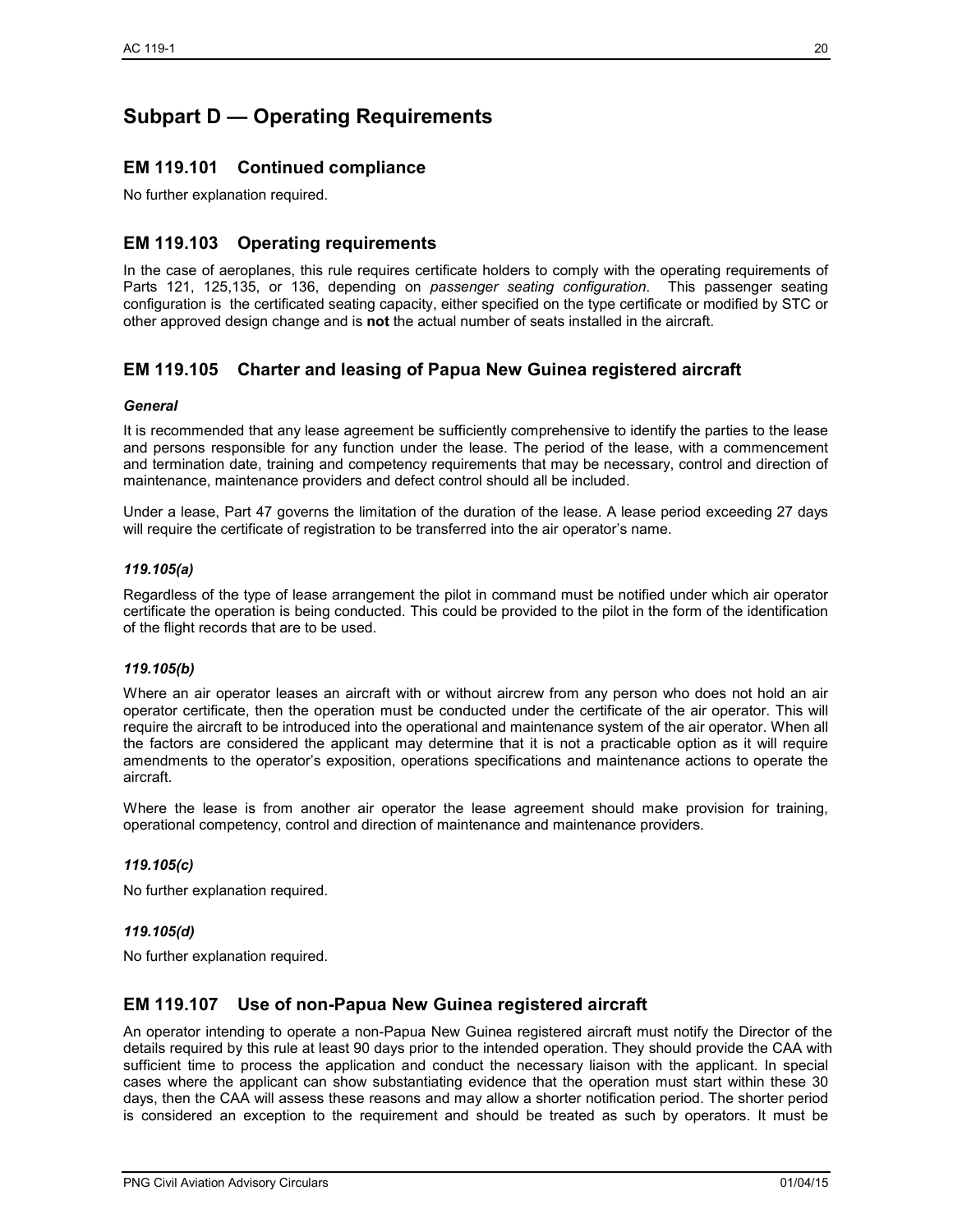remembered that the operation of a foreign registered aircraft will require agreements between the State of Registry and CASA PNG for the safety oversight of maintenance and flight operations areas. Applicants must allow adequate time for this agreement to be drafted and approved by both State of Registry and CASA PNG.

**The non-Papua New Guinea registered aircraft must be of the same type and series as aircraft that are presently being operated by the AOC holder. This is the requirement of rule 119.107(g).**

Operation of a non-Papua New Guinea registered aircraft is limited to up to 6 calendar months after which the aircraft must be placed on the PNG register or cease to operate under a PNG AOC.

# **EM 119.111 Changes to a certificate holder's organisation**

As a certificate holder's operation changes, the operator has the responsibility for amending their documents accordingly. These changes may require amendment of the operator's *operations specifications*, and the operator has the responsibility of making appropriate application for any such required amendment. The required forms are available from the CAA. At all times the exposition must remain a current description of the organisation.

Any change to the items listed in 119.111(b) require prior notification to and acceptance of the Director.

# **EM 119.113 Changes to a maintenance programme**

No further explanation required.

# **EM 119.115 Special flight permits - continuing authorisations**

No further explanation required.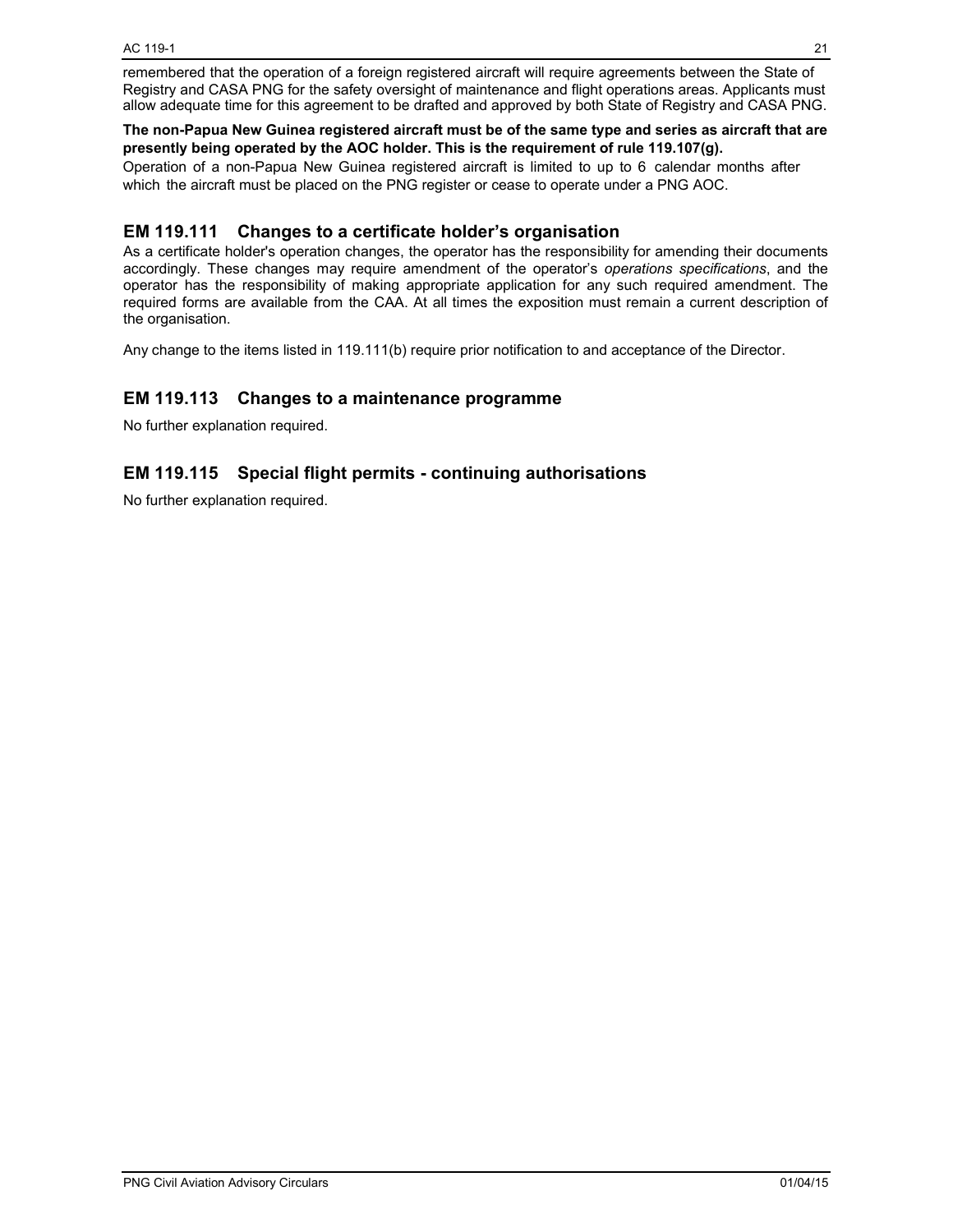# **Appendix A - Qualifications and Experience of Senior Persons**

This Appendix prescribes the qualifications and experience for the senior persons responsible under 119.51(b)(1).

No further explanation is required.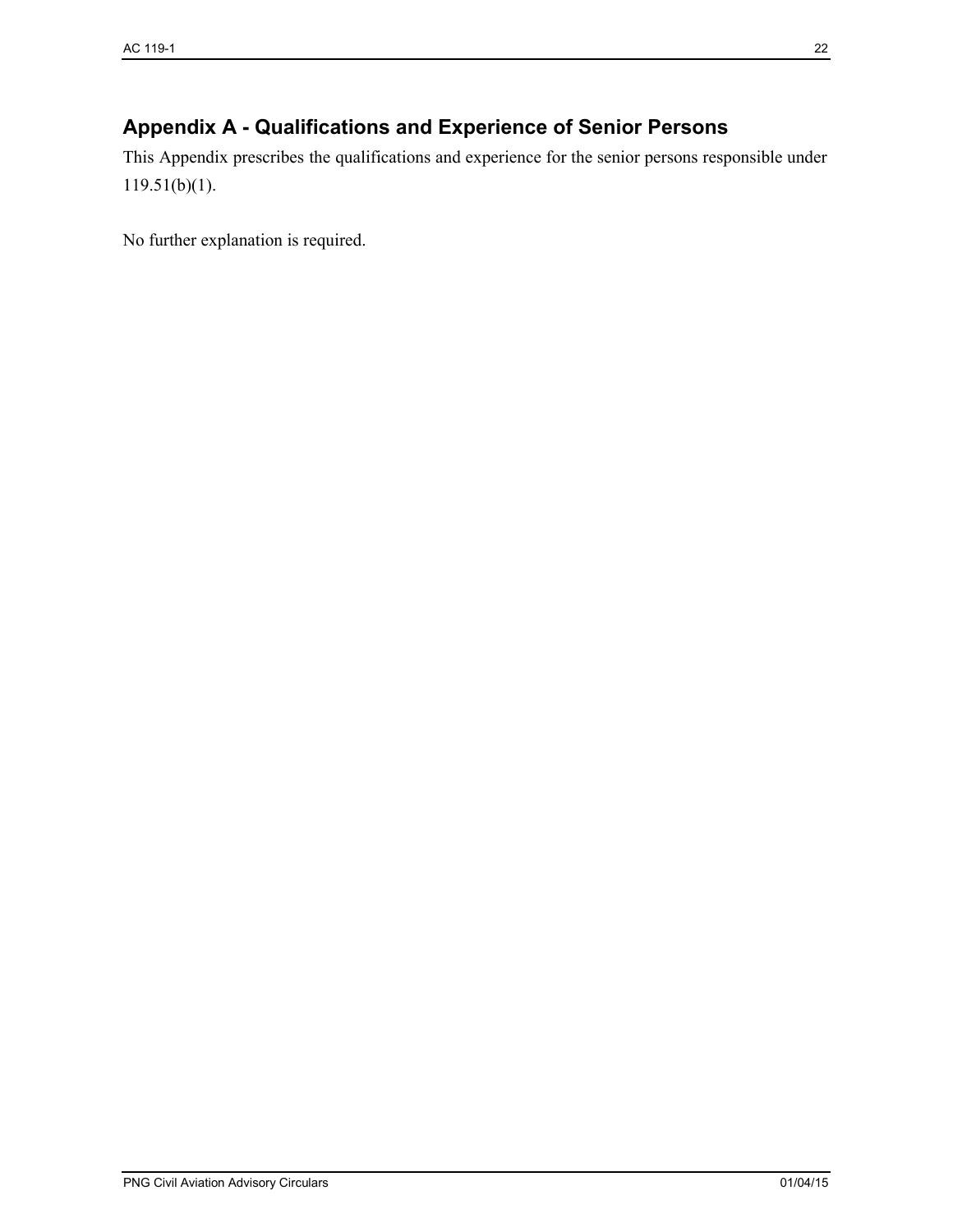J.

Intentionally left blank

l,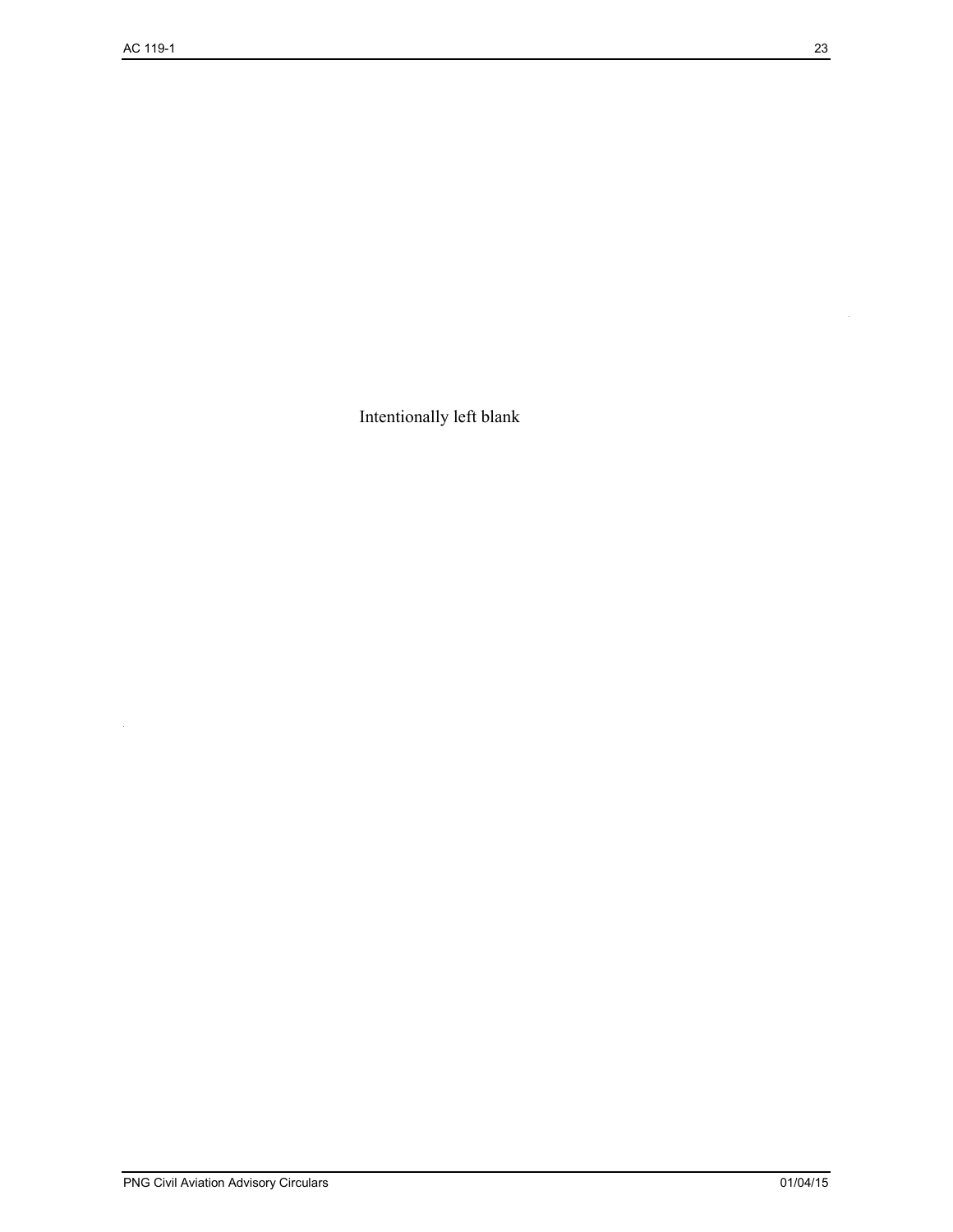Intentionally left blank

 $\cdot$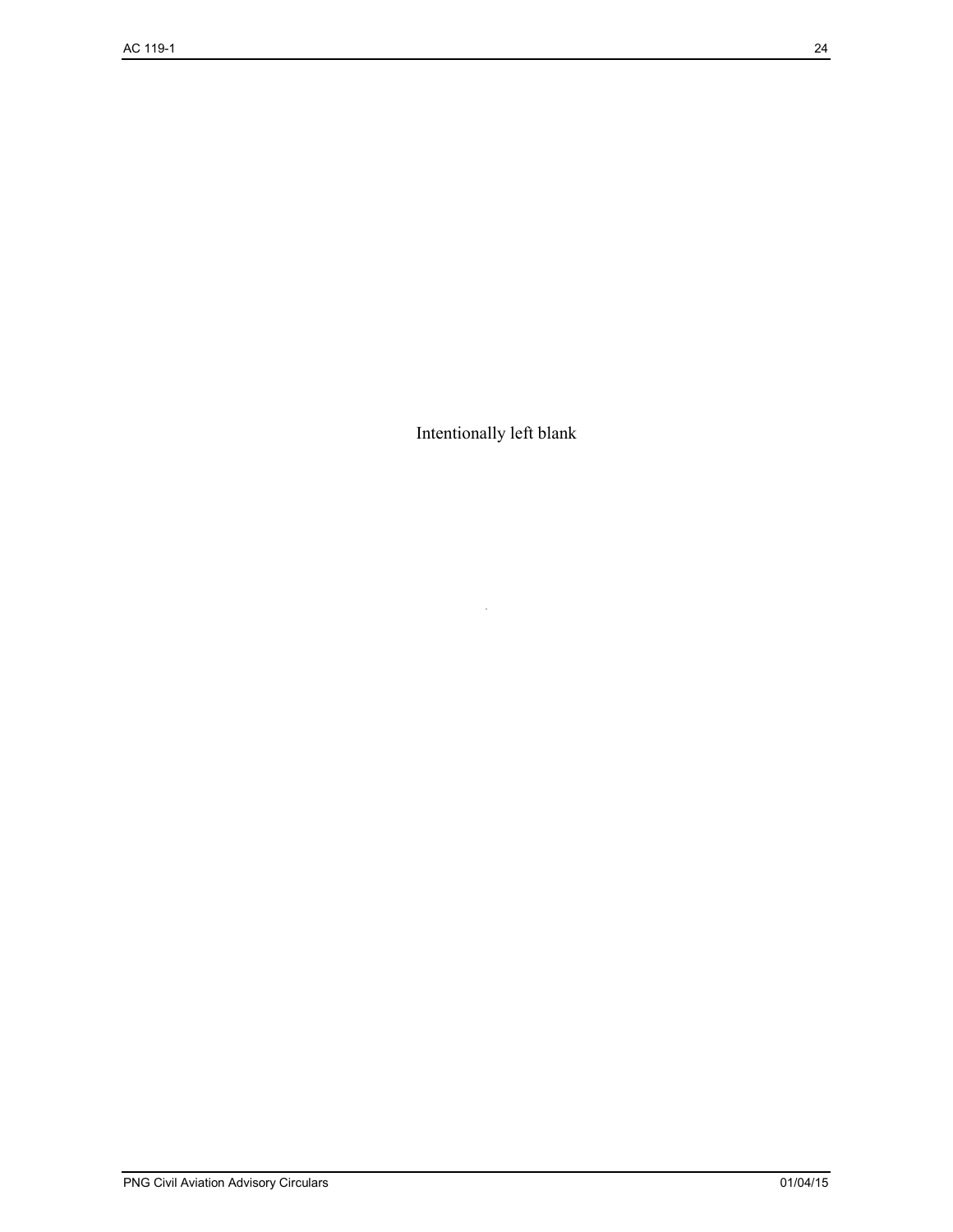Ŷ.

Intentionally left blank

i.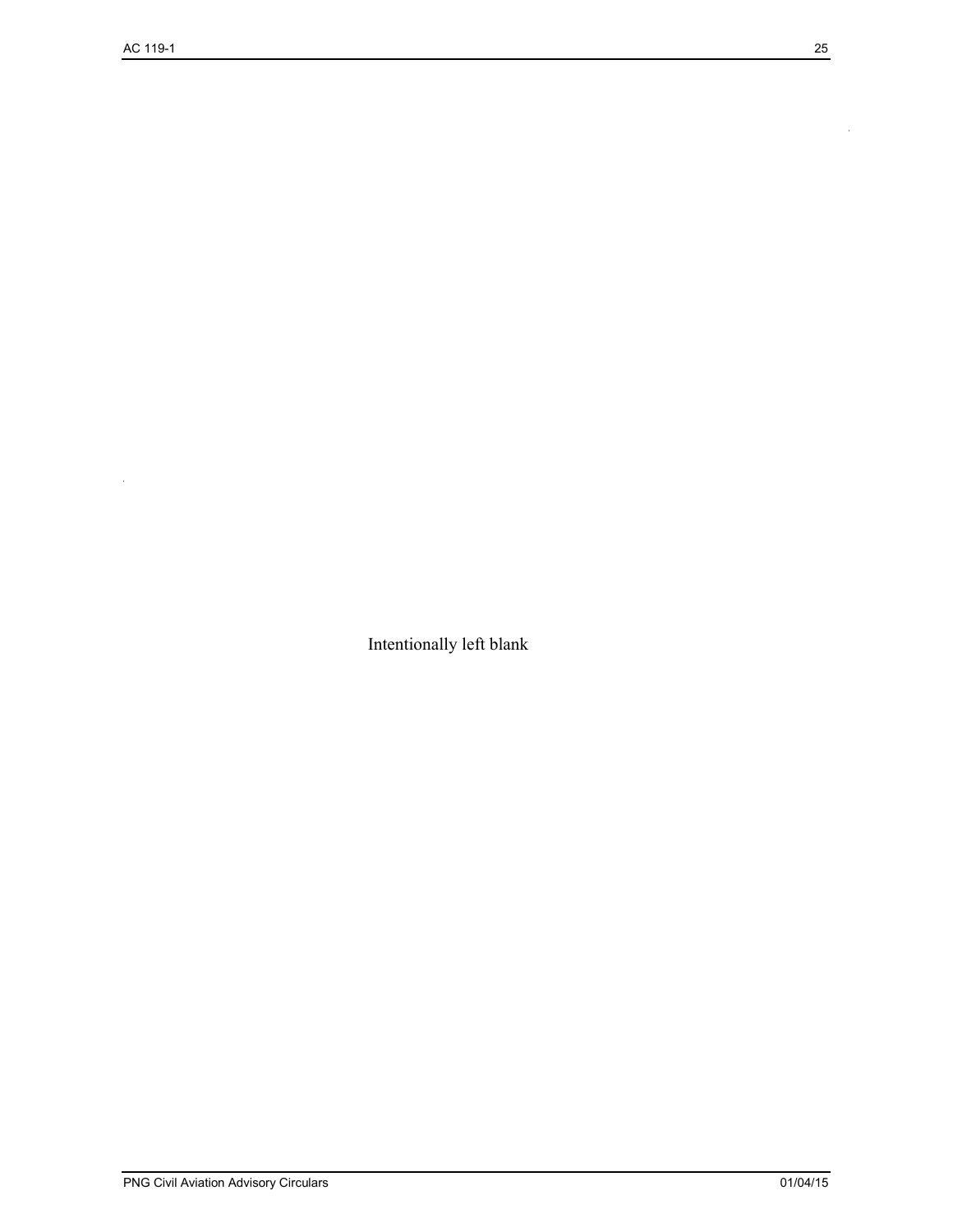# **Appendix B— Subcontracting – General**

### **Introduction**

This section details the considerations for any air operator when subcontracting activities to subcontractors who may, or may not, be certificated by the CAA.

This subcontracted work is considered to be an extension of the work carried out by the certificated air operator and under the control of its operational procedures and quality control systems.

The responsibility for providing the necessary documentation and liaison rests with the certificated operator.

# **General Conditions**

When activities are subcontracted, the subcontractor's facilities, personnel, and procedures related to the subcontracted activity should comply with Part 119 or other rule requirements for the duration of that activity.

As the rule does not specify that a CAA certificate is required, an operator may subcontract activities to a non-certificated organisation provided there is provision in the operator's exposition for subcontracting.

The operator should have their own expertise to decide whether the subcontractor meets the necessary standards and that any activity is carried out in accordance with the operator's instructions.

An operator may find it necessary to include several specialist subcontractors in their exposition to enable the training and maintenance activities supporting their operation. The organisation should provide the Director with evidence that it has the expertise and procedures to control the subcontractors.

The operator is responsible for all activities carried out by their subcontractors. **Where an operator fails to control a subcontractor it may put at risk part or all of its own Part 119 certification.**

The extent of the subcontracting is only limited by the expertise and procedures of the Part 119 organisation. Acceptance of the subcontract is shown by the Director accepting the exposition containing a specific section on the control of subcontractors and a list of those subcontractors.

# **Procedures**

When creating procedures for the control of subcontractors the following information should be considered—

- a pre-assessment procedure where the certificated organisation visits a prospective subcontractor before any activity is placed with the subcontractor. The visit will determine whether those parts of the subcontractor that it wishes to use meet the requirements of the Part 119 operator.
- if the sub-contractor does not meet the requirements, a procedure may be needed to ensure the upgrade, of the relevant parts of the subcontractor to meet the intent of Part 119.
- an assessment of the extent to which the Part 119 operator will use the subcontractor's services.
- procedures for the control of subcontractors, to record visits to subcontractors, to have a corrective action follow-up plan, and to show when subcontractors are being used.
- procedures, for the audit of the subcontractors, by the Part 119 operator's quality assurance personnel.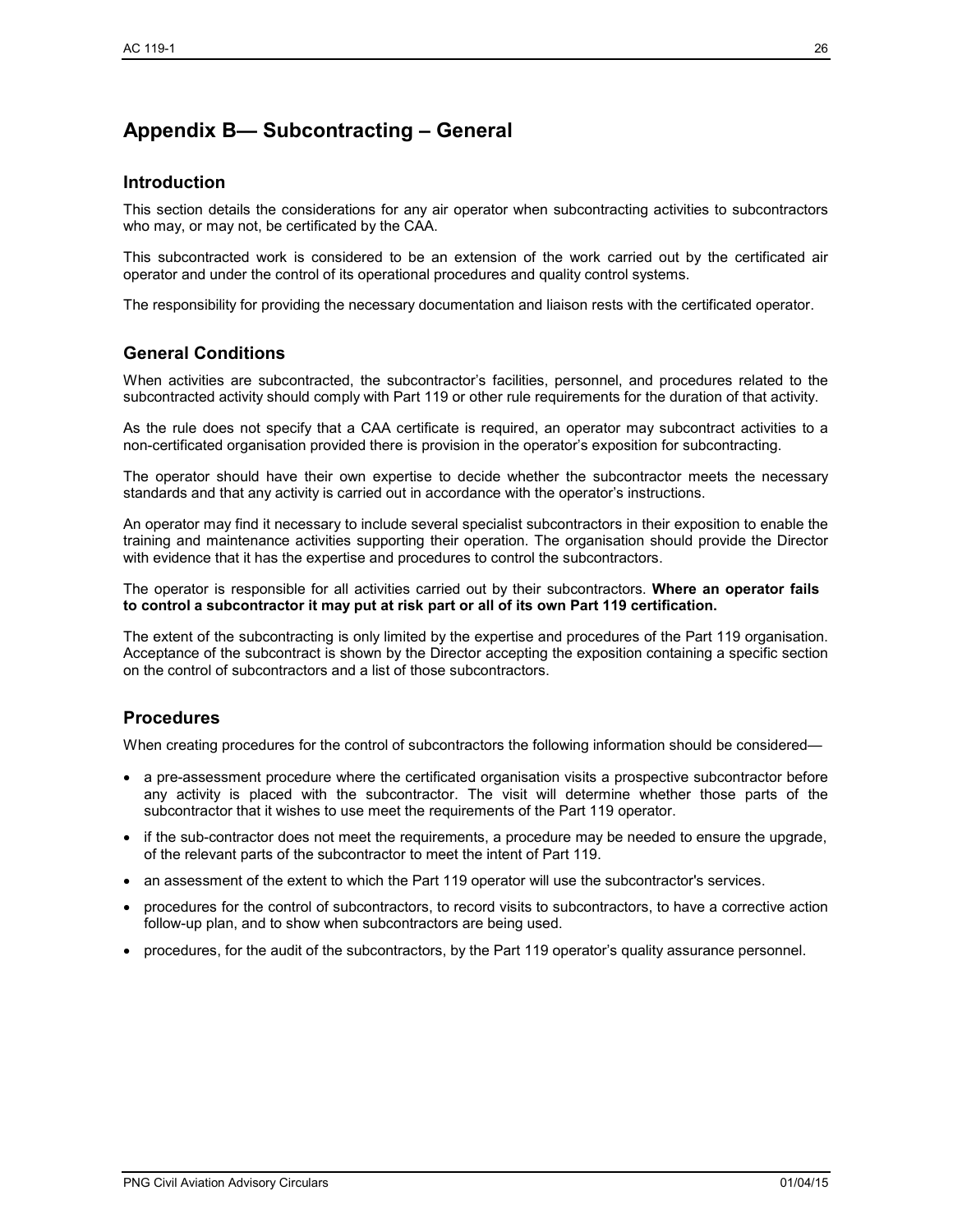# **Appendix C— Subcontracting Maintenance**

# **Introduction**

This section details the procedures to be followed when an air operator wants to arrange with a CAR Part 145 certificated maintenance organisation, for the maintenance organisation to carry out some or all of the operator's maintenance tasks. This information will also be of use to maintenance organisations certificated under Part 145 and wishing to carry out contracted maintenance tasks for air operators.

# **Responsibilities**

The aircraft operator is responsible for all aspects of the maintenance of their aircraft, including both planning and carrying out the maintenance. This includes responsibility for—

- properly planning all necessary maintenance
- providing adequate documentation, such as operator's maintenance manuals, aircraft maintenance, repair, and parts manuals, maintenance programmes and associated recording documents necessary to ensure that the planned maintenance can be properly carried out and recorded
- providing aircraft reliability programmes, and control of the development of maintenance programmes
- airworthiness occurrence control including reporting and control of defects
- complying with all applicable airworthiness directives
- assessing, and actioning as appropriate, all manufacturers' service bulletins or other service recommendations
- providing adequate and trained technical staff so that the maintenance can be properly carried out
- providing adequate accommodation, equipment, tools, calibration and facilities so that the planned maintenance can be properly carried out
- providing, accepting, and storing aircraft spares
- making the aircraft available to the persons who are to perform the maintenance whenever maintenance is due, and giving adequate technical direction for all work to be carried out
- carrying out necessary servicing of aircraft and aircraft components
- completing all required flight records and logbooks, and actioning any required entries
- maintaining all aircraft documents such as aircraft flight manuals and associated minimum equipment lists to their correct status

*Note:* 

*The operator may choose to contract other persons or organisations to carry out any or all of the above tasks. However, contracted arrangements for accomplishing these tasks do not absolve the operator from the final responsibility for ensuring the safe operation and continuing airworthiness of their aircraft.* 

Where an operator fails to control a subcontractor it may put at risk part or all of its own Part 119 certification.

# **General conditions**

When establishing a contract between an air operator and a maintenance organisation to carry out any of the above listed tasks, the following general conditions should be considered by the air operator:

- conditions to satisfy the CAA that the maintenance organisations are able to satisfy the terms of the contract
- a formal agreement established between the two parties in accordance with this advisory circular defining which functions are to be contracted. This agreement should form a part of the exposition of each party as appropriate. **The operator should contact the CAA Airworthiness branch for a copy of the maintenance agreement 'contents' checklist when drafting a maintenance agreement with the subcontractor. This will ensure that the maintenance agreeement covers the minimum content expected by the CAA.**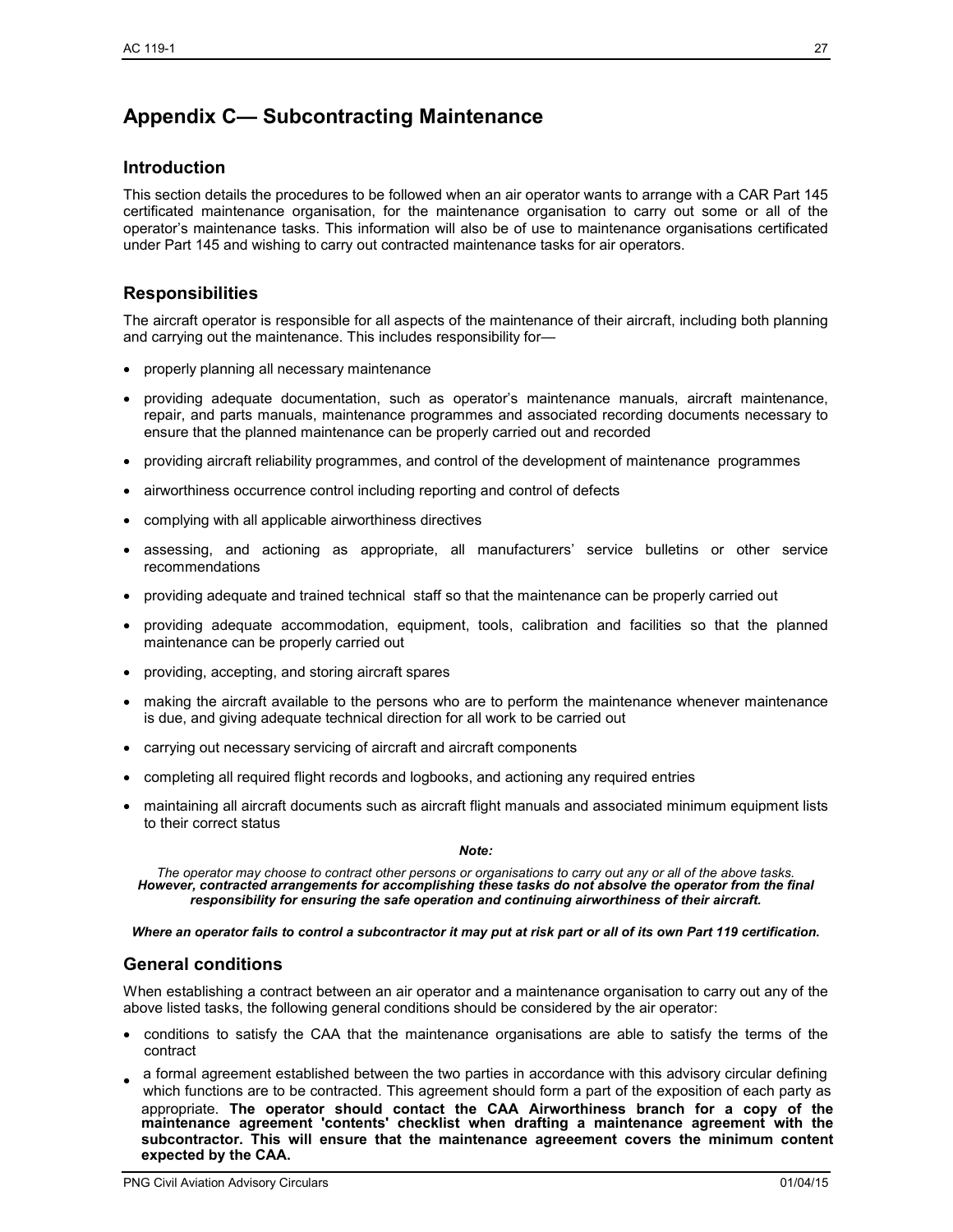- nomination of a senior person from within the operator's company to liaise with the contracting organisation on contract matters
- an arrangement, by which more than one maintenance organisation is nominated by an operator, in respect of a particular aircraft type, will not normally be acceptable to the CAA, other than for tasks carried out at route stations.
- in its assessment of the arrangements made by the operator for the sub-contract of any of the listed tasks, the CAA may need to examine all technical agreements between the parties. The contract should form a part of the exposition of each organisation
- any proposal to significantly change the contract or technical agreements requires the prior acceptance of the CAA and should be notified as soon as practicable.

#### **Note:**

*This could be, for example, an intention to change to another maintenance organisation, or a significant organisational, procedural or technical change to an agreement. Delayed notification may result in the changes not being processed in time for the intended date of change.* 

# **Contracting to a foreign maintenance organisation**

Where an air operator wishes to contract all or part of its maintenance tasks to a foreign maintenance organisation, the following items should be considered—

- a formal agreement should be established between the two parties, in accordance with this advisory circular, defining which tasks are to be contracted **Note:** *Where the arrangements provide only for rectification of defects at route stations, a formal maintenance agreement need not be established.*
- the maintenance organisation which is to be used should be acceptable to the Director for the tasks to be contracted.
- the foreign airworthiness standard, under which the maintenance organisation has been certificated, must be known by the CAA to be comparable to the Papua New Guinea CAR Part 145 standards.
- the arrangements should provide for the CAA to inspect the facilities at any of the nominated locations if it makes a request to do so to make a determination of equivalence to CAR Part 145 standards.
- details of the proposed maintenance arrangements should be forwarded to the CAA for acceptance. The operator's exposition should be amended to include this information
- the method of certifying individual maintenance tasks and the responsibilities of nominated signatories must provide equivalence to Papua New Guinea certification requirements. The signatories should be persons employed by the foreign maintenance organisation
- all work must be completed and certified in accordance with the Papua New Guinea air operator's exposition.
- all necessary maintenance manuals or equivalent technical literature should be provided.

**all work completed by a foreign maintenance organization within Papua New Guinea territory must be carried out in a CAR Part 145 approved facility and certified by holders of PNG Aircraft**

**Maintenance Engineer Licences issued under CAR Part 66. Foreign maintenance organizations doing work within Papua New Guinea territory without using a CASA approved facility and PNG licensed engineers may put at risk part or all of their CAR Part 145 certification.** •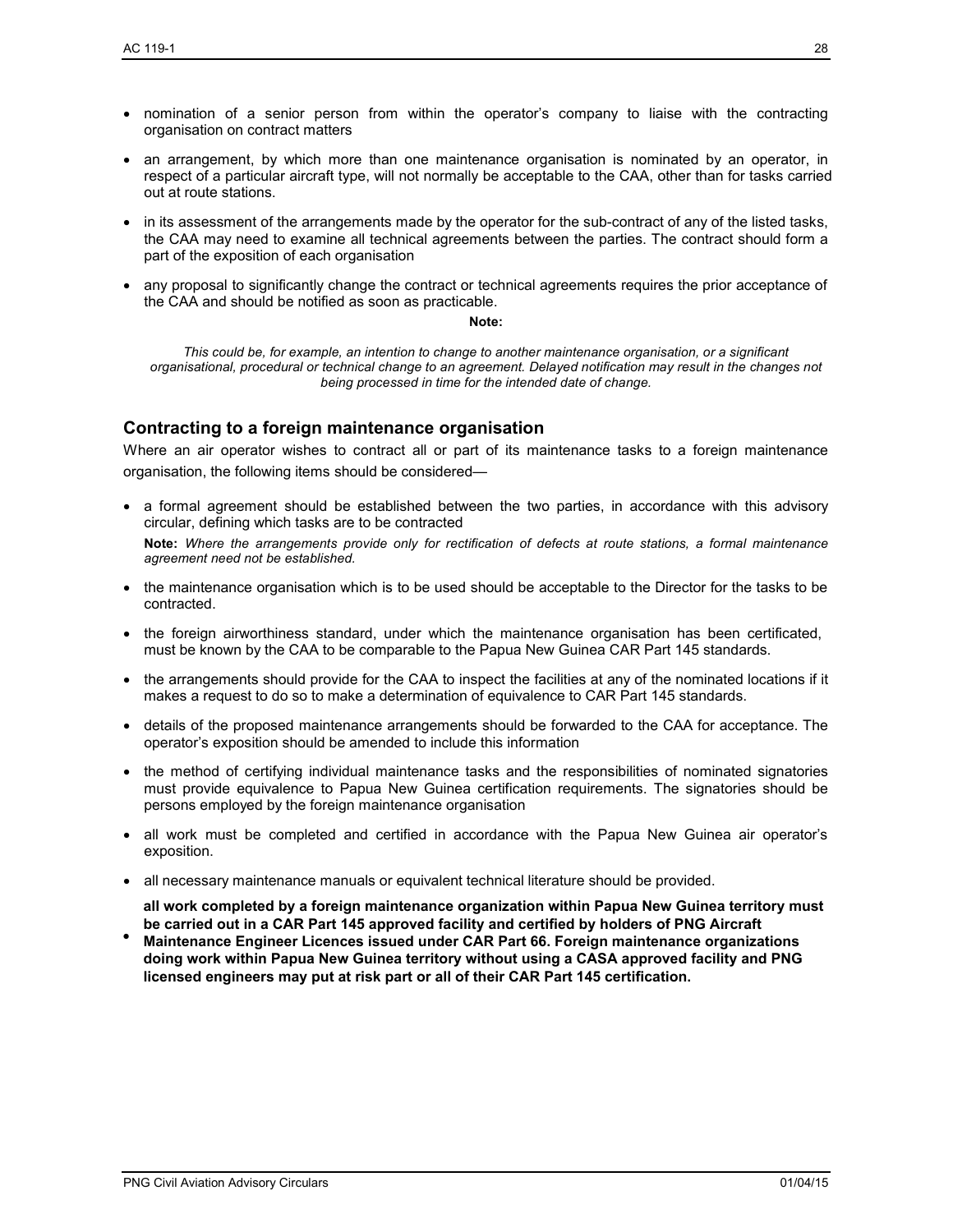# **Detailed content of the maintenance agreement**

#### **Note**

*Written agreements should clearly define what action is allowed by the maintenance organisation without prior consultation, and what tasks require operator agreement.* 

#### *The operator should contact the CAA Airworthiness branch for a copy of the maintenance agreement 'contents' checklist when drafting a maintenance agreement with the subcontractor. This will ensure that the maintenance agreeement covers the minimum content expected by the CAA.*

#### **Note**

*Whenever an aircraft is presented for scheduled or unscheduled maintenance, it is essential that a precise indication is given of the inspections required. All known defects must be documented, together with any additional work required – after consultation with the maintenance organisation as necessary.* 

The formal written agreement should consider the following items, as appropriate for the particular arrangement—

- organisational structure the general divisions of responsibility between the two parties for the overall support of the aircraft, compliance with statutory regulations and other relevant requirements
- coordination between the two parties contact points for the interchange of airworthiness matters
- responsibilities for any secondary authorisations and sub-contracted tasks such as NDT, aircraft weighing or painting
- provision of adequate numbers of suitably trained and qualified engineering personnel
- planning of maintenance manpower allocation and control
- procedures for developing and carrying out reviews and amendments to the maintenance schedule. Arrangements for authorising schedule variations
- preparation of documentation needed to implement schedule requirements
- procedures for the assessment and incorporation of Service Bulletins, modifications and manufacturers technical programmes
- management and operation of reliability programmes
- provision of covered accommodation for aircraft undergoing maintenance
- provision of tools and equipment for scheduled and unscheduled tasks
- component and material control the provision of spares, their source, acceptance and storage. Particular attention must be paid to the provision of replacement parts and components, for defect rectification, and of spares pooling arrangements
- control, distribution and amendment of technical manuals, publications and drawings
- compilation and control of technical records, compliance with Airworthiness Directives, component life control, and completion of logbooks
- defect control and management control of deferred and repetitive defects
- arrangements for line station support and the rectification of defects away from base
- provision of management and technical Engineering Instructions
- airworthiness occurrence control and reporting
- responsibilities for quality assurance, definition of the quality assurance programme. Responsibilities of both parties for effective follow-up of QA reports
- operator's name and *Air Operator Certificate* number. Name and CAA certificate number, if any, of the sub-contracting organisation
- title and reference number of the Exposition or Engineering Manual in which the sub-contracting arrangements are described